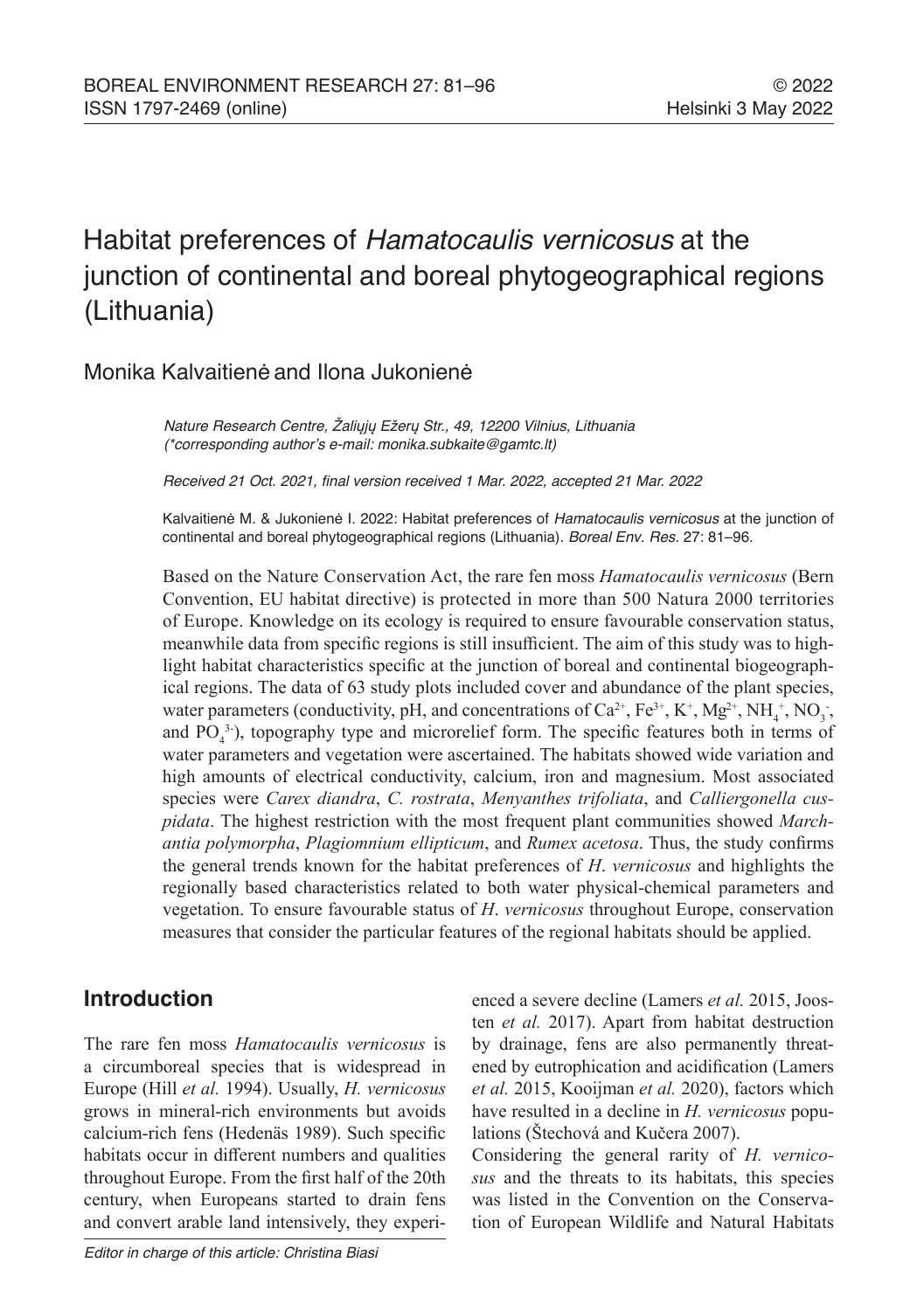(Bern Convention) (Council of Europe 1979). Later, similar to many species in the Convention, *H. vernicosus* was included in Annex 2 of the EU Habitats Directive (European Commission 1992). Under the Natura 2000 network, *H. vernicosus* is now protected in 522 territories in 21 countries of Europe. The largest number of NATURA territories where *H. vernicosus* is protected is in Finland (more than 90 territories) and Sweden (79) (boreal region) and in Germany (68) and Poland (60) (continental region) (EEA, 2019). Lithuania contains 33 Natura 2000 territories protecting populations of *H. vernicosus*, which is more than those in not only other Baltic countries (Latvia (26) and Estonia (13)) but also many other European countries (France (27), Czech Republic (22), Denmark (15), Ireland (9), Romania (9) and others). *Hamatocaulis vernicosus* is included in many national red lists. This species is further categorised as endangered or critically endangered, in Germany, the Netherlands, Slovakia, and Spain. In seven countries (Austria, Bulgaria, Czech Republic, Latvia, Norway, and Romania) including Lithuania, the species is treated as vulnerable; in Finland, Great Britain, Ireland, Northern Ireland, Slovakia, Sweden, and Switzerland *H. vernicosus* is considered a near-threatened species; and in Luxemburg, it is thought to be regionally extinct (Hodgetts and Lockhart 2020).

The special status of *H*. *vernicosus* in Europe in recent years has attracted particular attention for its ecology and the distribution pattern and abundance of its populations across different countries to ensure favourable conservation status of the species (Hodgetts *et al.* 2019b). The first information obtained on the habitat requirements of *H. vernicosus* was based on results from Northern Europe in Hedenäs (1989, 2003) and Hedenäs and Kooijman (1996). Recently, the most exhaustive data on the species have been from Central Europe, covering various aspects of its habitat conditions and statuses of its populations (Štechová and Kušera 2007, Štechová *et al.*  2008, 2010, 2012). In addition, some data on the habitat characteristics of the species (e.g., pH and vegetation) were included in national reports of Ireland (Campbell *et al.* 2013, 2015, 2019) and Spain (Heras and Infante 2000). Sometimes, *H. vernicosus* has also been included in various surveys of fens, specifically in terms of hydrology, surface water chemistry (Belland *et al.* 1995, Jabłońska *et al.* 2011, Cusell *et al.* 2013, 2015, Pawlikowski *et al.* 2013, Mettrop *et al.* 2014, 2015, 2018, Vicherová *et al.* 2015, Kooijman *et al.* 2020) and vegetation (*Navrátilová et al.* 2006, Dítě *et al.* 2007, Hájek *et al.* 2008, 2021, Peterka *et al.* 2014, 2017, Udd *et al.* 2015). Despite studies showing that habitats of this species differ among regions, the amount of data from specific regions, except Central Europe, is still insufficient, providing only very common and uneven characteristics of the habitats.

The high number of *H. vernicosus* localities occurring in Lithuania provides an opportunity to study the species in relatively defined areas in a wide range of habitats at the junction of boreal and continental biogeographical regions, where the highest number of *H. vernicosus* populations occur in Europe. With the task of identifying habitat preferences of *H. vernicosus* we aimed to highlight their characteristics specific to this particular region. In addition, we tested the following hypothesis: 1) *H. vernicosus* abundance would be lower in habitats with increasing  $Ca^{2+}$ concentrations, as mentioned by Hedenäs (1989, 2003); and 2) the concentration of  $PO_4^{3}$  would be related to a higher cover of *H. vernicosus*, as established by Pawlikowski *et al.* (2013) and Mettrop *et al.* (2018).

## **Material and methods**

#### **Study area**

Lithuania  $(65.3 \times 10^3 \text{ km}^2)$  is situated on the southeastern coast of the Baltic Sea. The main characteristics of its mild climate (between central latitude oceanic and continental climates) are as follows: the average annual precipitation is 675 mm, the hydrothermal coefficient (HTC) is 1.3–1.9 and the mean annual air temperature is 6.2°C (Bukantis *et al.* 2001). Lithuania occurs at the junction of two biogeographical regions: boreal (most of the country) and continental (southern and southwestern parts of the country) (Roekaerts 2002).

In Lithuania, lowlands cover 50% of the area, hilly uplands cover 21%, and plateaus cover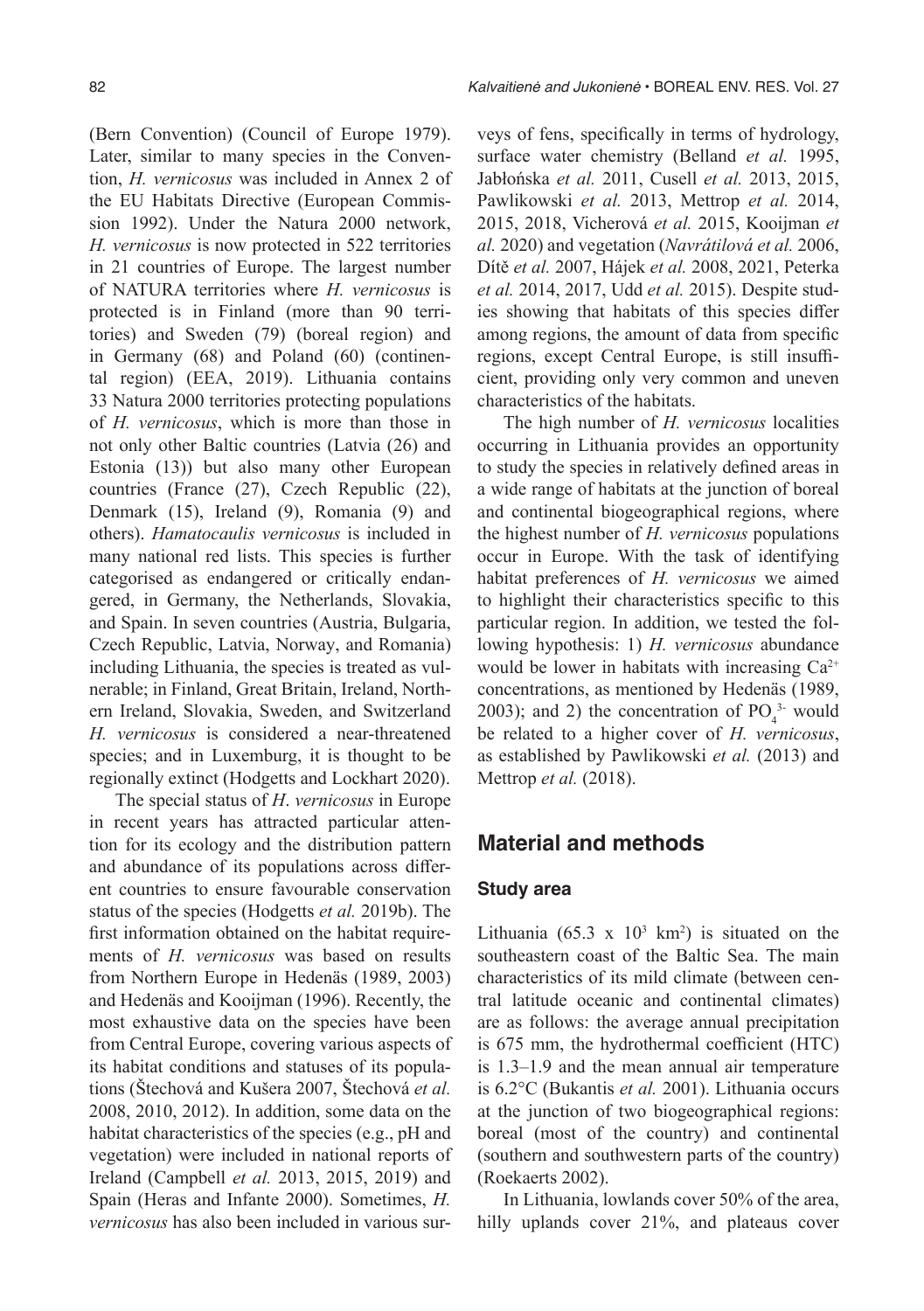

**Fig 1.** Distribution of the study plots.

29% (Kudaba 1983). Peatlands occupy approximately 9.9% of the territory of Lithuania. As a result of drainage and transformation of land to agriculture since the beginning of the 20th century, approximately 70% of the peatlands have been disturbed, or their natural processes have been interrupted. Therefore, relatively natural, not directly drained lands make up only onethird of the peatlands that have survived in their original forms. Fens are the most drained peatlands. Natural fens currently cover 346.76 km<sup>2</sup> (0.53% of the territory). In addition, transitional mires cover  $73.42 \text{ km}^2$  (0.11% of the territory) (Povilaitis *et al.* 2011).

The most valuable fens and transitional mires, considered habitats of European importance, cover approximately 80 km<sup>2</sup>: 7140 Transitional mires and quaking bogs cover 65.15 km<sup>2</sup>, 7160 Fennoscandian mineral-rich springs and spring fens cover 3.96 km<sup>2</sup>, 7210 Calcareous fens with *Cladium mariscus* cover 0.79 km2 , and 7230 Alkaline fens cover 9.61 km2 (Gamtos tyrimų centras 2015).

*Hamatocaulis vernicosus* is known to occur in 180 mires in Lithuania and is mostly located in southern and eastern parts of the country (Jukonienė 2021). This species is protected in 33 Natura 2000 territories (approximately 1 territory/2000 km<sup>2</sup>).

#### **Vegetation and environmental sampling**

The field study was performed in June–August of 2014–2019 at 32 study sites (Fig. 1), which represented almost 20% of all known (including recently destroyed) locations of *H. vernicosus* in Lithuania.

At each study site, depending on the habitat diversity and distribution of *H. vernicosus* in the mire, one to seven 4 m x 4 m study plots (Štechová and Kučera 2007) were established (63 study plots in total). For each study plot, the following parameters were recorded:

a) Percentage cover of tree and shrub, herb and bryophyte layers and cover of *H. vernicosus*.

b) Cover and abundance (by Braun-Blanquet (1964) scale) of all vascular plant and bryophyte species (in subsequent analyses, coverabundance values of the Braun-Blanquet scale were transformed into percentage cover values following Maarel (1979)).

c) Water physical (pH, conductivity) and chemical parameters: concentrations of  $Ca^{2+}$ ,  $NH_4^+$ ,  $NO<sub>3</sub>$  and Fe<sup>3+</sup> from 56 study plots, 27 of them had additional parameters of  $K^+$ ,  $Mg^{2+}$ , and PO<sub>4</sub><sup>3</sup>. Conductivity and pH were measured in situ using a portable instrument (Multi 350i, WTW, Germany). Water samples for chemical analyses were taken in autumn and frozen until chemical analysis. The analysis was performed in an accredited laboratory UAB "EKOMETRIJA". In the laboratory, spectrophotometrical methods were used for the measurements of Fe<sup>3+</sup> (method: ISO 6332:1995), K<sup>+</sup> (ISO 9964-3:1998), NH<sub>4</sub><sup>+</sup> (ISO 7150-1:1998), NO<sub>3</sub> (ISO 7890-3:1998), and PO<sub>4</sub><sup>3</sup> (EN ISO 6878:2004), while titrimetric analysis was used for the measurements of  $Ca^{2+}$  (ISO 6058:2008) and Mg<sup>2+</sup> (ISO 6059:2008).

d) Characteristics of topography: depending on the prevailing microrelief forms and water table level, we assigned the study plots to the following six types of topography (Table 1).

To ascertain the distribution of *H. vernicosus*  under the various microsite conditions in every study plot (in its corners and in the middle), five subplots of 0.5 m x 0.5 m were arranged (315 subplots in total). For each of them, we recorded the percentage cover of trees and shrubs, herb and bryophyte layers and the per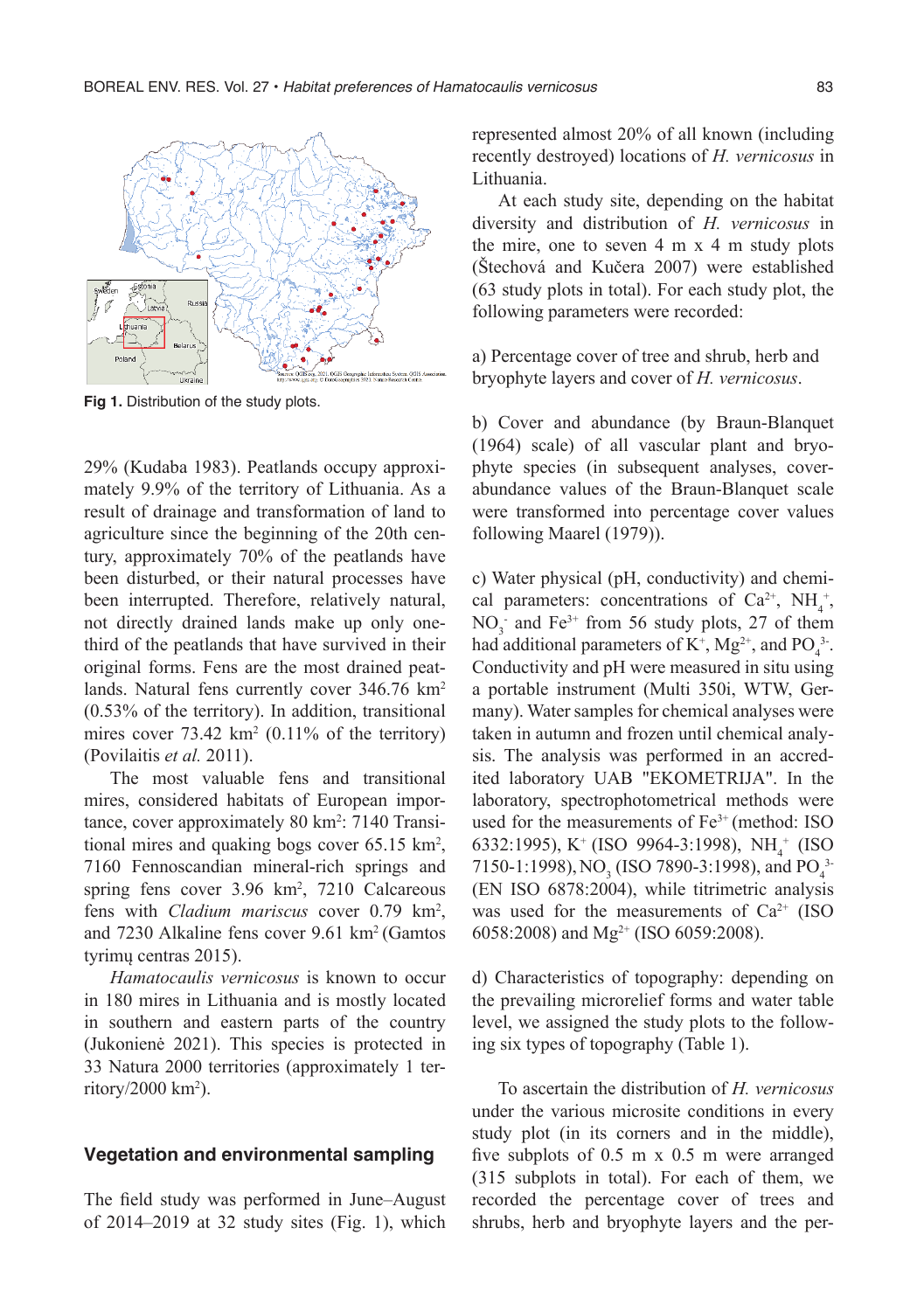centage cover of each vascular plant and bryophyte species. Five forms of microrelief were distinguished (Table 2).

The subplot included one form of microrelief that was predominant. In the case when the subplot covered two different microrelief forms, the predominant form was taken into account.

The nomenclature of the bryophytes followed Hodgetts *et al.* (2020), and the nomenclature of the vascular plants followed the World Checklist of Vascular Plants (WCVP) (2021).

We treated *H. vernicosus* as one species here, though recent molecular evidence revealed that *H. vernicosus* is a complex of two cryptic species: clade 1 (southern cryptic species) and clade 2 (northern cryptic species) (Hedenäs and Eldenäs 2007, Hedenäs 2018). Different patterns of genetic variation in both cryptic species were assessed in the studies in the Czech Republic (Manukjanová *et al.* 2020). According to Hedenäs (2018a), cryptic species of *H. vernicosus* require special consideration in biodiversity conservation. Although genetically different, the species seem morphologically identical (Hedenäs and Eldenäs 2007, Manukjanová *et al.* 2019a). They are neither different in their sex expression nor sex ratio (Manukjanova *et al.* 2019b). In addition, no differences in their habitat preferences were found (Hedenäs and Eldenäs 2007, Manukjanová *et al.* 2019a). Consequently, in the species conservation, including redlists, action plans and monitoring, both at European and national levels, and in ecological and vegetation surveys (see references cited above), *H. vernicosus* as a complex of cryptic species is considered. This is the extent to which the species is treated in our paper.

### **Data analysis**

Two data matrices were used to classify the study plots according to: a) water physicalchemical; and b) vegetation parameters. A matrix of six environmental variables (pH, conductivity,  $Ca^{2+}$ ,  $Fe^{3+}$ ,  $NH_4^+$ , and  $NO_3$ ) from 56 studies was used for hierarchical cluster analysis (HCA). Concentrations of K<sup>+</sup>, Mg<sup>2+</sup> and PO<sub>4</sub><sup>3</sup> were excluded from hierarchical cluster analysis, due to the lack of data from 51% of study plots. These parameters (alongside with pH, conductivity,  $Ca^{2+}$ ,  $Fe^{3+}$ ,  $NH_4^+$ , and  $NO_3$ ) were included into subsequent analyses to assess their variation among environmental groups. HCA was performed with PAST statistical software, ver. 3.20 (Hammer *et al.* 2001) to categorise the

**Table 1**. Topography types distinguished in the habitats of H. vernicosus.

| Topography types | Characteristics                                                                       |
|------------------|---------------------------------------------------------------------------------------|
|                  | Pools or deep hollows occupy more than 50% of the plot                                |
| 2                | Lawns with negligible microtopography, where the water table on the peat surface par  |
|                  | tially covers the moss layer and usually occurs on a logged flood plain adjacent to a |
|                  | river, stream or lake                                                                 |
| 3                | Lawns with negligible microtopography, where the water table is below peat            |
| 4                | Area with abundant hummocks and the hollows (depressions) are formed by water flows   |
| 5                | Patches of mosses (mostly lawns and low hummocks) surrounded by water flows           |
| 6                | High Sphagnum hummocks surrounded by fen vegetation                                   |

| Microrelief forms | Characteristics                                            |
|-------------------|------------------------------------------------------------|
|                   | Deep hollows, including pools                              |
| 2                 | Shallow hollows                                            |
| 3                 | Lawns (small elevations up to 5 cm were assigned to lawns) |
| 4                 | Low hummocks (up to 20 cm)                                 |
| 5                 | High hummocks (higher than 20 cm)                          |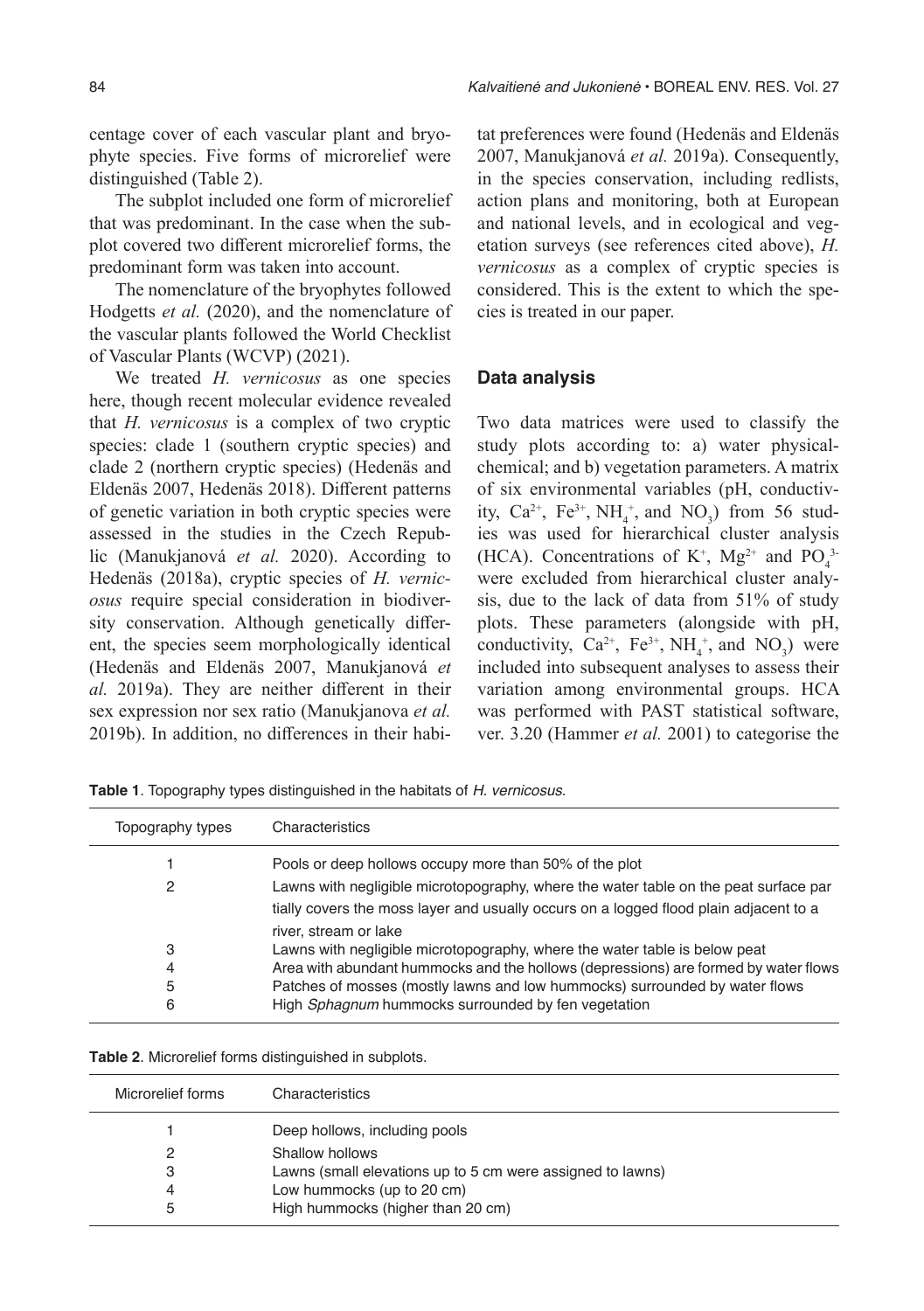study plots with similar water physical-chemical parameters. The UPGMA method was used, and Euclidean distance was chosen as a measure of this similarity. The species matrix contained information on 63 study plots, and abundance data for 159 species were used for the modified TWINSPAN classification (Hill 1979). TWIN-SPAN was implemented in JUICE software and used to compare plant communities and define the most characteristic species for vegetation groups. To evaluate the fidelity of diagnostic species to vegetation groups, the phi-coefficient was calculated.

The normality of the data distribution was evaluated using the Kolmogorov-Smirnov test. One-way ANOVA was used to examine the differences in the water physical-chemical parameters (pH, conductivity,  $Ca^{2+}$ ,  $Fe^{3+}$ ,  $K^+$ ,  $Mg^{2+}$ ,  $NH_4^+$ ,  $NO_3$ , and  $PO_4^{3}$ ) between environmental groups (produced from hierarchical cluster analysis), as well as to identify significant differences in the cover of *H. vernicosus* among ecological and vegetation groups and between topography types and microrelief forms. The data that showed a non-normal distribution (cover of *H. vernicosus*, and concentrations of  $NH_4^+$ , NO<sub>3</sub> and Fe<sup>3+</sup>) were ln-transformed to reduce skewness and provide an approximate normal distribution to meet the assumptions of ANOVA. Tukey's HSD post hoc multiple comparison test was used to examine differences.

Differences in the frequency of vegetation and ecological groups and frequency of topography types between the ecological and vegetation groups were evaluated by Pearson's chi-squared  $(χ<sup>2</sup>)$  test.

Since the distributions of most vegetation data sets (percentage cover of the bryophyte layer and cover of most plant and bryophyte species per study plot and subplot) were non-normally distributed, the non-parametric Spearman correlation was used to assess correlations between the cover of *H. vernicosus* and vegetation parameters ascertained in both the study plots and subplots. Calculations were performed using SPSS software (version 16). All *p* values of less than 0.05 were considered statistically significant.

## **Results**

## **Characteristics of** *Hamatocaulis vernicosus* **habitats**

## Water physical-chemical parameters and topography

The characteristics of the physical-chemical parameters of the water of the habitats of *H. vernicosus* are summarised in Table 3*.* The mean water pH in the habitats of *H. vernicosus* was near a neutral pH of 6.9, ranging from acidic (pH 5.9) to slightly alkaline (pH 7.5). The total conductivity in the study plots ranged from 95.6 µS/cm to 542 µS/cm. Water chemical parameters across analysed habitats showed wide variation. Concentration values of Fe<sup>3+</sup>,  $K^+$ , PO<sub>4</sub><sup>3</sup> and NH<sub>4</sub><sup>+</sup> varied markedly between the study sites, and the values differed more than 102 times from the minimum to the maximum values. At the same time, the concentrations of  $Ca^{2+}$ , NO<sub>3</sub> and Mg<sup>2+</sup> did not show such a wide variation in values.

Hierarchical cluster analysis (HCA) categorised the study plots with similar water characteristics into several groups. First, the cluster analysis resulted in two groups: A (11 study

| <b>Measurements</b> | рH         | Conductivity<br>$(\mu S/cm)$ | $Ca2+$<br>(mg/l) | $Mq^{2+}$<br>(mg/l) | $Fe3+$<br>(mg/l) | K+<br>(mg/l) | PO <sub>1</sub> 3<br>(mg/l) | NH <sub>1</sub><br>(mg/l) | NO <sub>2</sub><br>(mg/l) |
|---------------------|------------|------------------------------|------------------|---------------------|------------------|--------------|-----------------------------|---------------------------|---------------------------|
| Min                 | 5.9        | 95.6                         | 15.2             | 5.4                 | 0.07             | 0.8          | 0.02                        | 0.02                      | 0.01                      |
| Max<br>Mean         | 7.5<br>6.9 | 542.0<br>315.9               | 96.6<br>54.9     | 47.2<br>21.9        | 11.80<br>1.80    | 16.9<br>4.0  | 0.20<br>0.06                | 4.57<br>0.77              | 0.59<br>0.12              |
| <b>SD</b>           | 0.3        | 112.4                        | 19.9             | 9.2                 | 2.90             | 3.8          | 0.06                        | 1.00                      | 0.11                      |

**Table 3**. Characteristics of water physical-chemical parameters.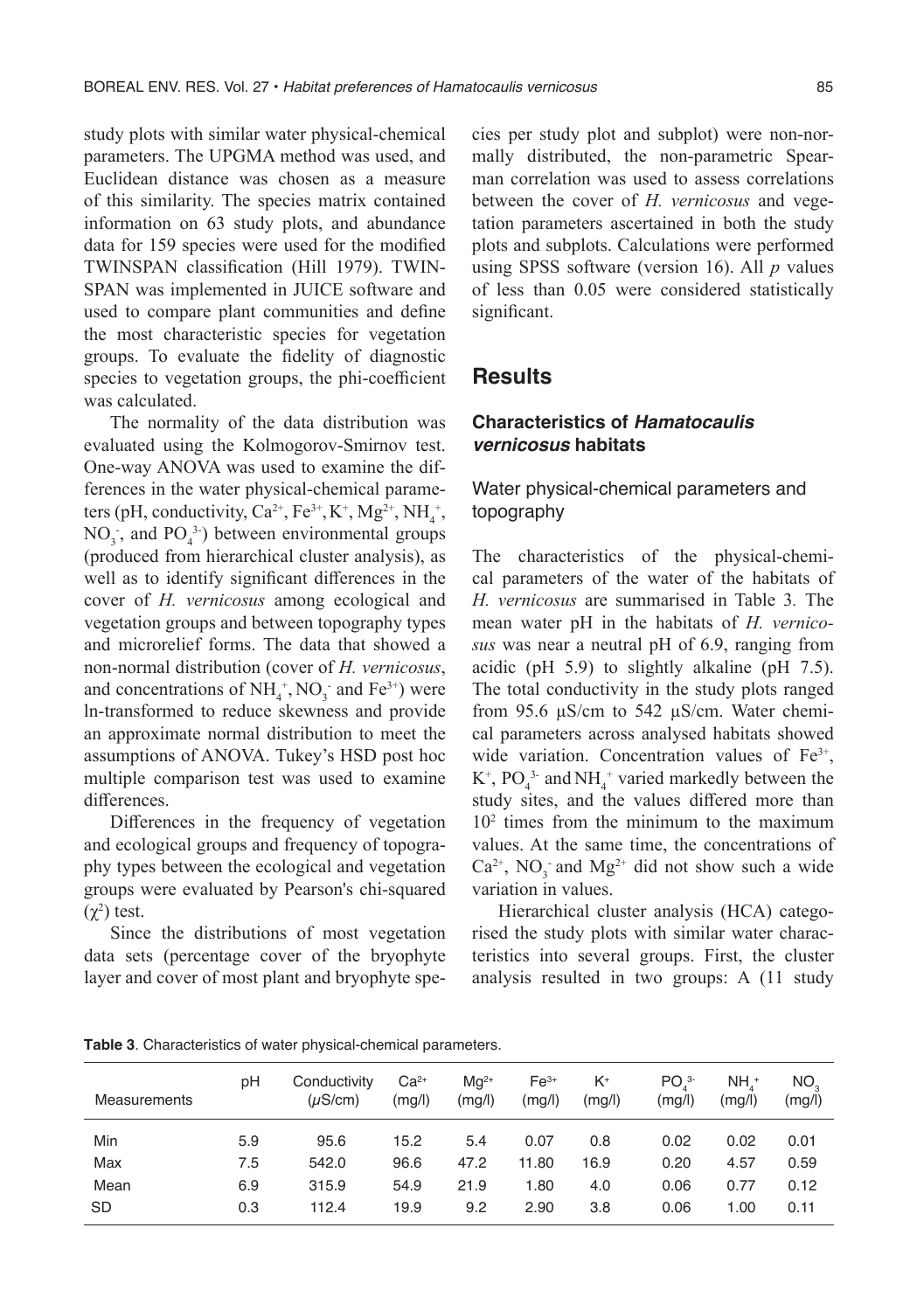

**Fig 2.** Values of water physical-chemical parameters across the ecological groups (A, B1, and B2). Different letters show significant differences (one-way ANOVA, Tukey's HSD test). The values of Fe $^{3+}$ , NH $_4^{\ast+}$ , and NO $_3^{\circ}$  were ln-transformed.

plots) and B (45), with similar physicochemical characteristics. For a detailed analysis, we selected two clusters with a lower hierarchical order of cluster B (namely, groups B1 and B2) and cluster A (group A). Values of the water parameters across the different groups are presented in Fig. 2. All three groups (A, B1, and B2) were significantly different in terms of electrical conductivity (one-way ANOVA,  $F_{2,53} = 79.18$ ,  $p = 0.000$ ) and concentration of Ca<sup>2+</sup> (one-way ANOVA,  $F_{2,53} = 20.17$ ,  $p = 0.000$ ). No significant differences were revealed among the ecological groups in terms of pH or amounts of  $K^+$ ,  $NH_4^+$ ,  $NO_3^-$ , and  $PO_4^3$ . Group A represented slightly alkaline, mineral-rich (Ca-rich, Mg-rich and Fe-rich) habitats. Habitats in group B1 were characterised by weakly acidic-neutral conditions and lower concentrations of  $Ca^{2+}$ , Mg<sup>2+</sup> and Fe3+ and conductivity values. Group B2 mostly represented habitats with moderate values of the chemical parameters, and the habitats in this group had a wide range of most parameters (pH,  $Ca^{2+}$ ,  $Fe^{3+}$ ,  $K^+$ , and  $PO_4^{3-}$ ) and were significantly different from those in group A in that they had lower concentrations of magnesium.

The most frequently recorded topography types in the *H. vernicosus* habitats were lawns with surface water and hummocky areas (46% and 21%, respectively). The other types of topography were reported in only one-third of all studied plots. *Hamatocaulis vernicosus* was rarely recorded in fens characterised by lawns with water levels beneath peat surfaces (11%) and in fens where moss patches were surrounded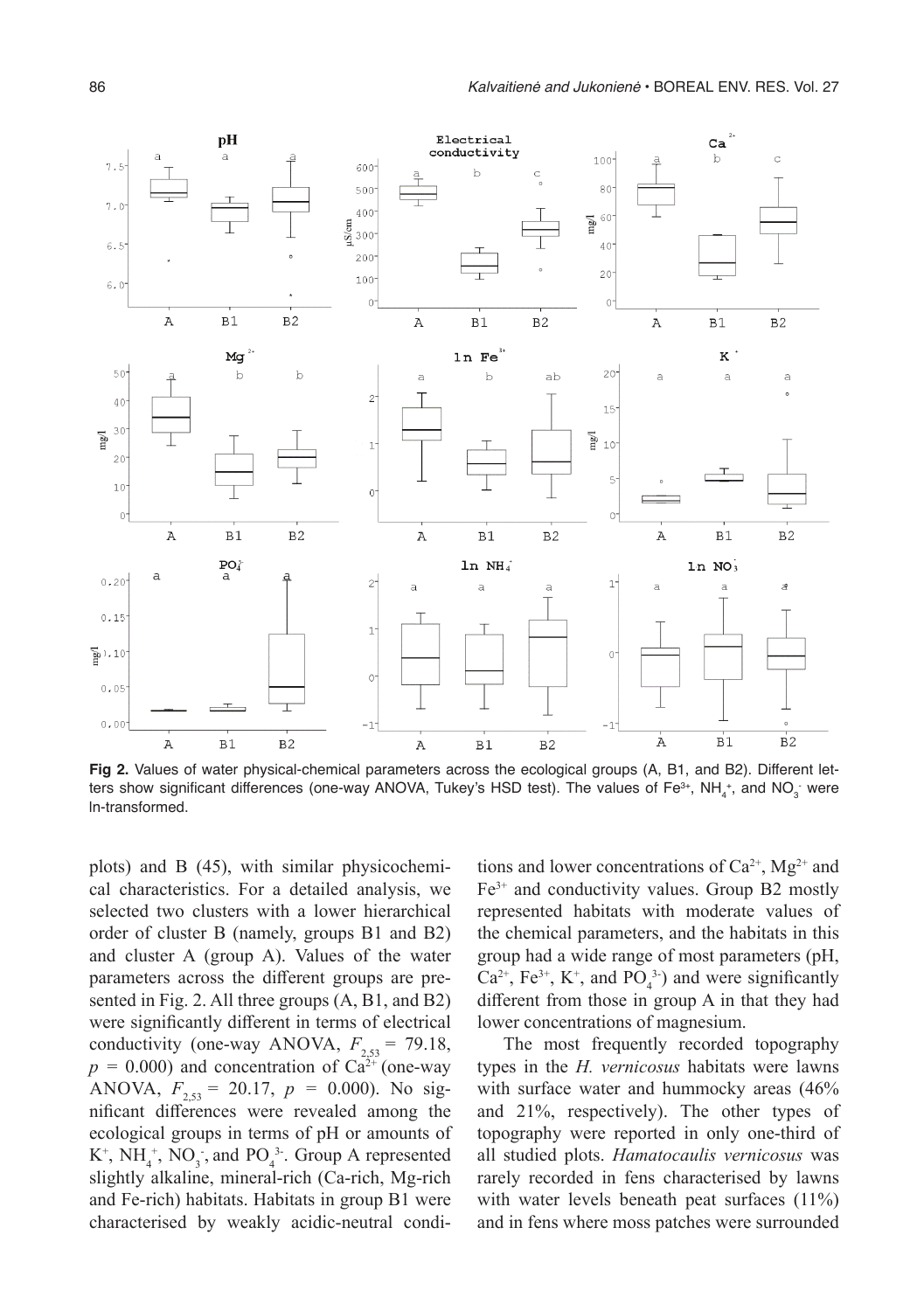by water flushes (10%). The two types of topography that contained fens with prevailing pools and deep hollows (6%) and fens with abundant high hummocks (6%) were the least distributed among the study plots. The distribution of the topography types between the ecological groups did not show significant differences ( $\chi^2$  = 11.6,  $p = 0.3$ ).

#### Vegetation characteristics

Habitats of *H. vernicosus* had well‐developed bryophyte and herb layers, and tree and shrub layers were scarce (Table 4).

A total of 159 plant species were recorded across the 63 study plots. Species richness ranged from 18 to 43 species per study plot and from 6 to 21 species per subplot. The vascular plant species most associated *H. vernicosus* habitat were *Carex diandra* (registered in 85.4% of all study plots), *C. rostrata* (81.8%), *Menyanthes trifoliata* (81.8%), *Epilobium palustre*  (78.2%), and *Cardamine pratensis* (74.5%), and the most associated bryophyte species included *Calliergonella cuspidata* (87.2%)*, Marchantia polymorpha* (63.6%), and *Ptychostomum pseudotriquetrum* (60%).

The main differences in species composition in the three vegetation groups (Ia, Ib and II) resulting from TWINSPAN are presented in Table 5. In all study plots of the Ia group, *Campylium stellatum*, *Carex lepidocarpa, Scorpidium cossonii* and *Trichophorum alpinum*  were recorded. The indicator species of group Ib in 16 study plots were *Calliergon giganteum, Peucedanum palustre*, *Salix aurita,* and *S*. *rosmarinifolia*. Common species for groups Ia and Ib that resulted in their differentiation from group II were *Carex lasiocarpa*, *C. limosa*, *Vaccinium oxycoccos* and *Peucedanum palustre*. Group II contained the largest number of study plots (41) and was characterised by *Cardamine pratensis*, *Comarum palustre*, *Epilobium palustre*, *Festuca rubra*, *Marchantia polymorpha*, *Myosotis scorpioides*, *Plagiomnium ellipticum*, and *Rumex acetosa.* The species *Carex rostrata*, *Caltha palustris*, and *Galium uliginosum* were recorded only in groups Ib and II, although they were initially assigned to different groups.

Vegetation groups were differently  $(\chi^2 = 14.84, p = 0.05)$  distributed among the ecological groups (Fig. 3), some of them being in close relationship with water parameters. Vegetation group Ia was exceptionally associated with ecological group B2. The group Ib covered ecological groups B1 and B2. Study plots from vegetation group II contained all the ecological groups (A, B1, and B2).

Moreover, the vegetation groups were distributed differently ( $\chi^2$  = 49.23,  $p$  = 0.00) among the topography types. Vegetation group Ia occurred only in the lawns with a water table below the peat surface. Vegetation group Ib was more specific to the lawns with surface water and the most abundantly occurring vegetation was group II, which occurred in the study plots of almost all the topography types.

#### **Abundance of** *Hamatocaulis vernicosus*

The abundance (percentage cover) of *H. vernicosus* in the study plots varied from 0.5% to 62.5%; however, the maximum values were obtained only in four study plots. The percentage cover of

**Table 4**. Vegetation characteristics of the study plots/subplots.

| <b>Statistics</b> | Cover of trees<br>and shrubs $(\%)$ | Cover of herbs (%) | Cover of<br>bryophytes (%) | Number of<br>vascular plant<br>species | Number of<br>bryophyte<br>species |
|-------------------|-------------------------------------|--------------------|----------------------------|----------------------------------------|-----------------------------------|
|                   |                                     |                    |                            | species                                | species                           |
| Min               | 0/0                                 | 40/8               | 40/3                       | 12/3                                   | 4/1                               |
| Max               | 40/85                               | 100/100            | 100/100                    | 34/17                                  | 12/8                              |
| Mean              | 6.45/2.5                            | 73.96/58.43        | 83.05/76.67                | 21.31/9.8                              | 7.62/3.7                          |
| <b>SD</b>         | 1.48/0.53                           | 1.76/1.21          | 1.90/1.32                  | 0.69/0.16                              | 0.28/0.07                         |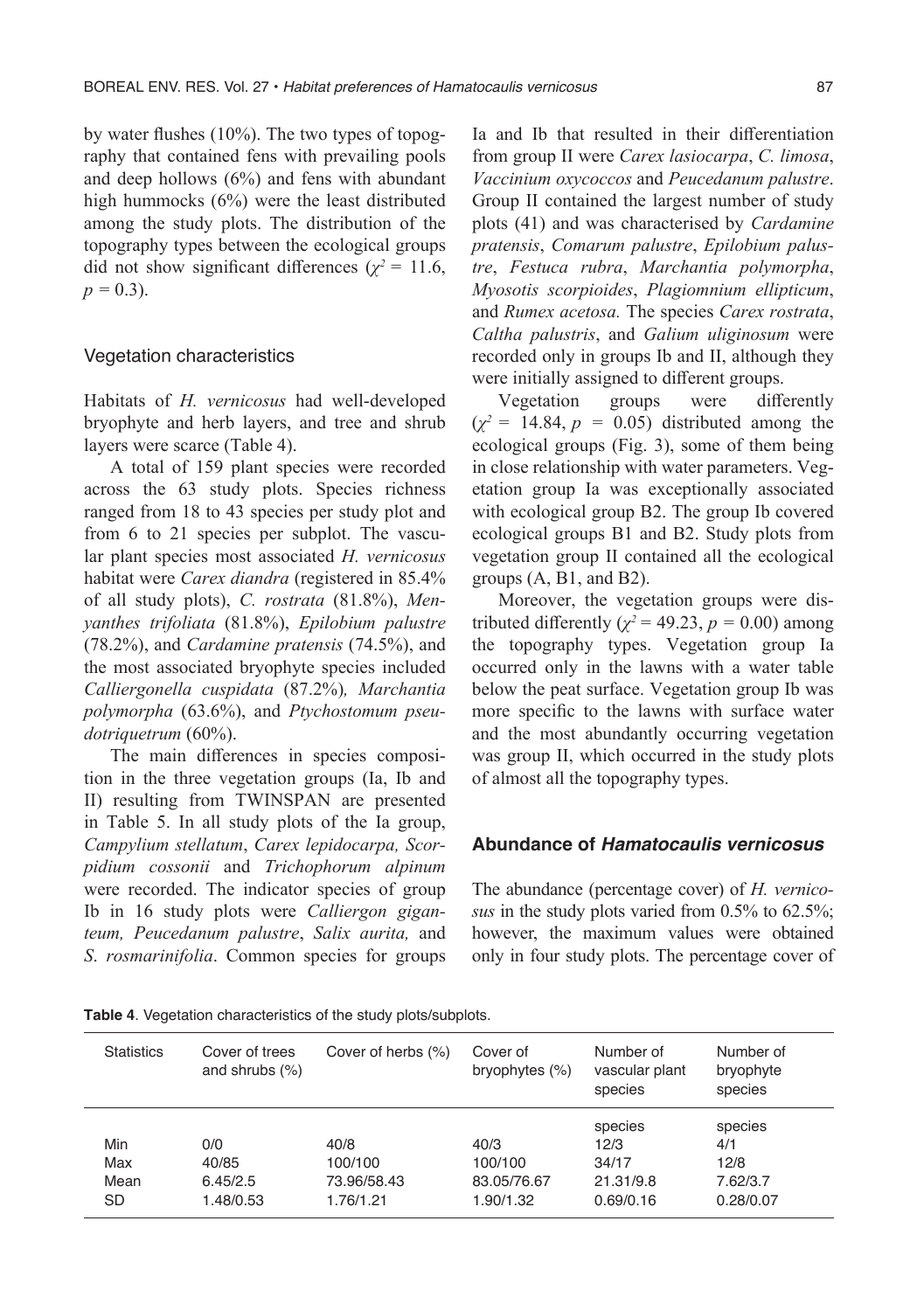

**Fig 3.** Distribution of vegetation groups (Ia — blue,  $Ib - green$ ,  $II -$  yellow colour) among the ecological groups (A, B1, and B2).

**Table 5**. Synoptic table (after TWINSPAN classification) of percentage frequency (constancy) and fidelity (phi coefficient *×* 100, upper indices). Only diagnostic species for specific vegetation groups with phi coefficients ≥ 0.30 are shown in the table.

| Vegetation groups<br>Number of relves       | la<br>6  | Ib<br>15  | Ш<br>42   |  |
|---------------------------------------------|----------|-----------|-----------|--|
| Campylium stellatum                         | 100 95.8 | 31        | 2.4       |  |
| Carex lepidocarpa                           | 100 65.7 | 50        | 12.19     |  |
| Scorpidium cossonii                         | 100 48.4 | 25        | 4.8       |  |
| Trichophorum alpinum                        | 100 76.7 | 43.8      | 2.4       |  |
| Calliergon giganteum                        | 25       | 87.5 45.2 | 41        |  |
| Comarum palustre                            |          | 87.5 82.4 | 9.7       |  |
| Peucedanum palustre                         | 33       | 75 67.1   | 14.6      |  |
| Salix aurita                                |          | 62.5 69.4 | 9.7       |  |
| Salix rosmarinifolia                        | 16.6     | 87.5 85.3 | 4.8       |  |
| Agrostis stolonifera                        | 16.6     | 56.25     | 80.4 34.2 |  |
| Cardamine pratensis                         | 16.6     | 50        | 90 51.5   |  |
| Epilobium palustre                          | 33.3     | 73.3      | 85 42.6   |  |
| Festuca rubra                               |          | 6.25      | 52.5 45.7 |  |
| Helodium blandowii                          |          |           | 70 30.7   |  |
| Marchantia polymorpha                       |          | 37.5      | 87.5 60.6 |  |
| Myosotis scorpioides                        |          | 6.25      | 78 52.9   |  |
| Plagiomnium ellipticum                      | 16.6     | 37.5      | 50 61     |  |
| Rumex acetosa                               | 16.6     | 6.25      | 75 57     |  |
| Others most frequent species in study plots |          |           |           |  |
| Carex diandra                               | 100      | 80        | 88        |  |
| Carex rostrata                              |          | 80        | 92.8      |  |
| Caltha palustris                            |          | 62.5      | 87.8      |  |
| Epipactis palustris                         | 66.6     | 53.3      | 85.7      |  |
| Galium palustre                             | 66.6     | 80        | 78.5      |  |
| Galium uliginosum                           |          | 33.3      | 71        |  |
| Menyanthes trifoliata                       | 100      | 93.3      | 80.9      |  |
| Aulacomnium palustre                        | 66.6     | 40        | 57.1      |  |
| Calliergonella cuspidata                    | 66.6     | 93.3      | 90.4      |  |
| Ptychostomum pseudotriquetrum               | 50       | 66.6      | 52.3      |  |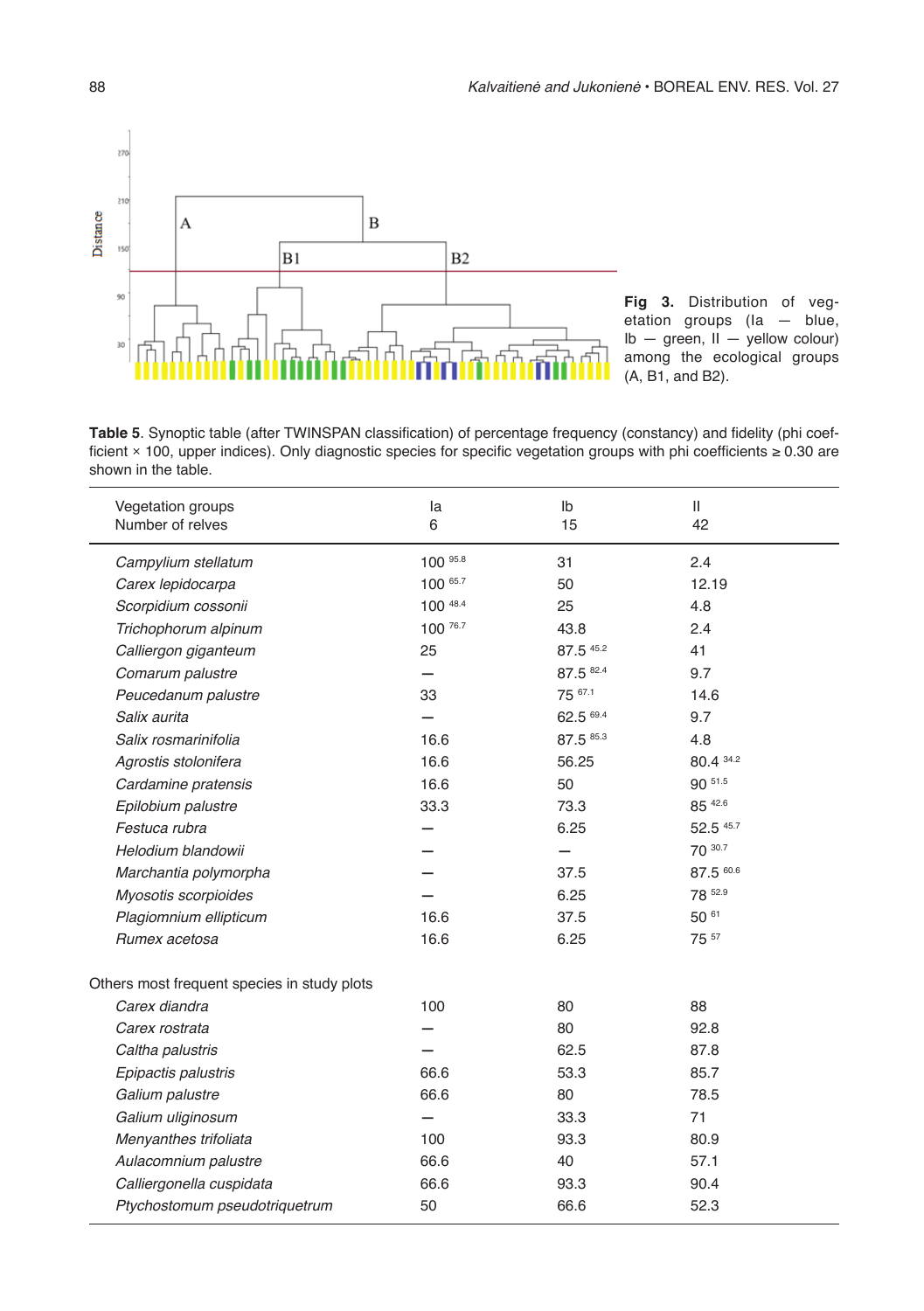

Fig 5. Cover of H. vernicosus in plots with different topography types (see Material and methods for definitions). Different letters indicate significant differences (one-way ANOVA, Tukey's HSD test). The cover of H. *vernicosus* was ln-transformed.

*H. vernicosus* in the subplots varied more widely from 0% to 95%, and the mean cover of *H. vernicosus* in the subplots was  $28.4\%$  ( $\pm$  1.8 SD).

The analysis of the relationship between *H. vernicosus* abundance and environmental and vegetation properties showed similar correlations in the study plots and subplots. In the study plots and subplots, the cover of *H. vernicosus* was positively correlated with the development of the bryophyte layer ( $r_s = 0.36$ ,  $n = 63$ ) and negatively correlated with that of herbs  $(r<sub>s</sub> = -0.4, n = 63)$ . The same trend with weaker correlations was determined to occur in the subplots. The only species that showed a correlation with the abundance of *H. vernicosus* was *Menyanthes trifoliata* ( $r_s = -0.4$ , *n* = 63), while in the subplots, *H. vernicosus* positively correlated with *Carex diandra*  $(r_s = 0.3,$  $n = 116$ ). Negative correlations were found at the subplot level for cover of *H. vernicosus* and bryophyte species *Marchantia polymorpha* ( $r_s = -0.18$ ,  $n = 124$ ) and *Calliergonella cuspidata* ( $r_s = -0.20$ ,  $n = 287$ , but this correlation was very weak.

**Fig 4.** Cover of H. vernicosus among the ecological groups (left) and the vegetation groups (right). Different letters indicate significant differences (one-way ANOVA, Tukey's HSD test).

One-way ANOVA revealed significant differences in *H. vernicosus* abundance among the different groups of the study plots as distinguished by environmental (one-way ANOVA,  $F_{2,55} = 5.139$ ,  $p = 0.009$ ) and vegetation parameters (one-way ANOVA,  $F_{2,60} = 14.811, p = 0.000$  (Fig. 4).

The analysis of the distribution of *H. vernicosus* showed significant differences in the mean abundance of the species among the topography types (one-way ANOVA,  $F_{5,57} = 7.103$ ,  $p = 0.000$ ) (Fig. 5). The species was most abundant in the study plots with lawns with surface water and in fens with abundant low hummocks.

Analysis of subplot data revealed that *H. vernicosus* most frequently occurred in shallow hollows and lawns and was very rare or undetectable in the deep hollows and on high hummocks (Fig. 6).

## **Discussion**

Our survey of *H*. *vernicosus* habitats, in addition to confirming the general trends identified in previous studies, highlights the regionally based characteristics related to both water physicalchemical parameters and vegetation.

## **Water physical-chemical parameters and topography**

Research conducted in Central Europe has generally shown that areas of *H*. *vernicosus* habitats are slightly acidic to weakly alkaline (Štechová and Kučera 2007, Štechová *et al.* 2008, 2010, 2012, Pawlikowski *et al.* 2013). A wide range of pH values was recorded in Ireland (pH 5.1–7.5 (Campbell *et al.* 2013, 2015, 2019)) and in Sweden (pH 5.4–7.8 (Hedenäs 2003)). The range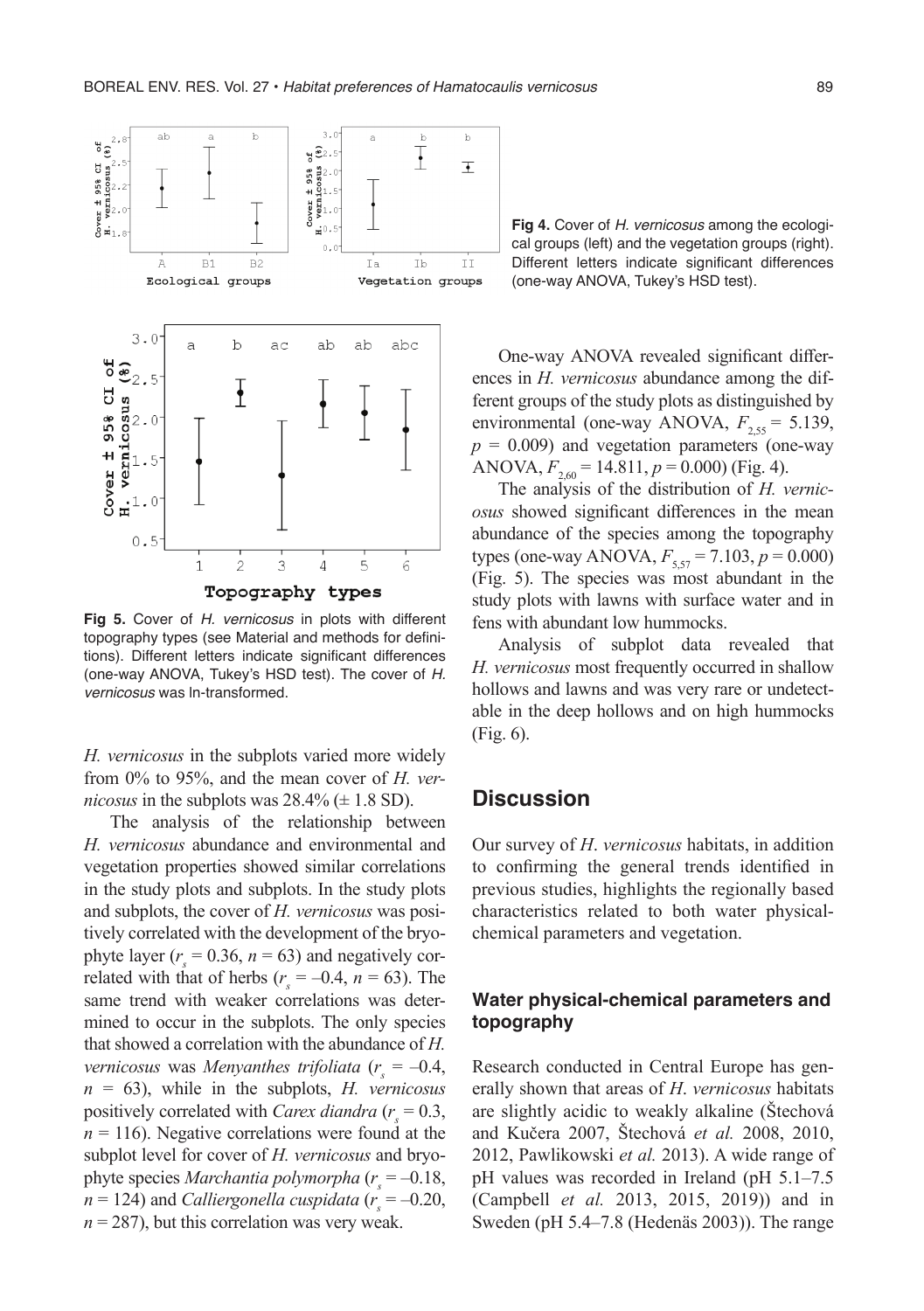

Fig 6. Frequency (left) and abundance (right) of H. vernicosus in subplots with different microrelief forms (1 - deep hollows; 2 - shallow hollows; 3 - lawns; 4 - low hummocks). Different letters indicate significant differences (one-way ANOVA, Tukey's HSD test). The cover of H. vernicosus was ln-transformed.

of pH in this study (pH  $5.9 - 7.5$ ) was within the limits recorded in different regions of Europe. However, we determined that *H. vernicosus* to be most frequent ( $\leq 85\%$  of all study plots) in fens with a water pH of 6.5–7.3 and the mean pH value (6.9) was slightly higher than that mentioned for most of the regions, and the value in this study is more in line with the results obtained by Pawlikowski *et al.* (2013) in Poland. Moreover, the habitats from Lithuania like those from Poland (Pawlikowski *et al.* 2013) show a wide range and high values of electrical conductivity. On the other hand, the recordings of electrical conductivity from other European *H. vernicosus*  habitats were lower (Hedenäs 2003, Hedenäs and Kooijman 1996, Štechová and Kučera 2007, Štechová *et al.* 2012).

It is a complicated process to compare water chemistry with data published from other European regions because the data are either very minimal or vary greatly (Hedenäs 1989, 2003, Hedenäs and Kooijman 1996, Heras and Infante 2000, Štechová and Kučera 2007, Štechová *et al.* 2008, 2010, 2012, Campbell *et al.* 2013, 2015, 2019, Pawlikowski *et al.* 2013, Mettrop *et al.* 2018). In the habitats in this study, the amount of minerals was generally high. The total calcium content in the habitats of *H. vernicosus* in Lithuania ranged between 15.2 and 96.6 mg/l. In other regions of Europe, the amounts of calcium were lower: Sweden at 2.5–56.8 mg/l (Hedenäs and Kooijman 1996) and especially the Czech Republic at 3–22.61 mg/l (Štechová and Kučera

2007, Štechová *et al.* 2008, 2010, 2012). High amounts of calcium were found in the fens with *H. vernicosus* close to the border of Lithuania, in the northeastern part of Poland (Pawlikowski *et al.* 2013).

The other major cations in the surface water, magnesium (5.4–47.2 mg/l) and potassium (0.8–16.9 mg/l), recorded in this study occurred at wider ranges and higher values than those in previous studies in Europe (Hedenäs and Kooijman 1996, Štechová et al 2010, Pawlikowski *et al.* 2013). High concentrations of cations are probably the result of a high influence of spring feeding (Tahvanainen *et al.* 2002). A wide variation in iron was one more parameter (following pH, electrical conductivity and amount of calcium) that was similar to fens in Poland (Pawlikowski *et al.* 2013), indicating the distribution of such *H. vernicosus* habitats in a wider region of neighbouring territories. In other European regions, concentrations were significantly lower with a narrower range of values (Hedenäs and Kooijman, 1996, Štechová and Kučera 2007, Štechová *et al.* 2010, 2012).

The other group of elements analysed in our study were nutrients:  $NH_4^+$ ,  $NO_3^-$ , and  $PO_4^3$ . Of available studies, Pawlikowski *et al.* (2013) found the widest and highest mean values of  $PO_4^{3-} \leq -0.8$  mg/l, mean approximately 0.4 mg/l), while in other regions (Hedenäs and Kooijman 1996, Štechová *et al.* 2010, 2012) also studied by us, values were four or more times lower. Concerning the ammonium concentration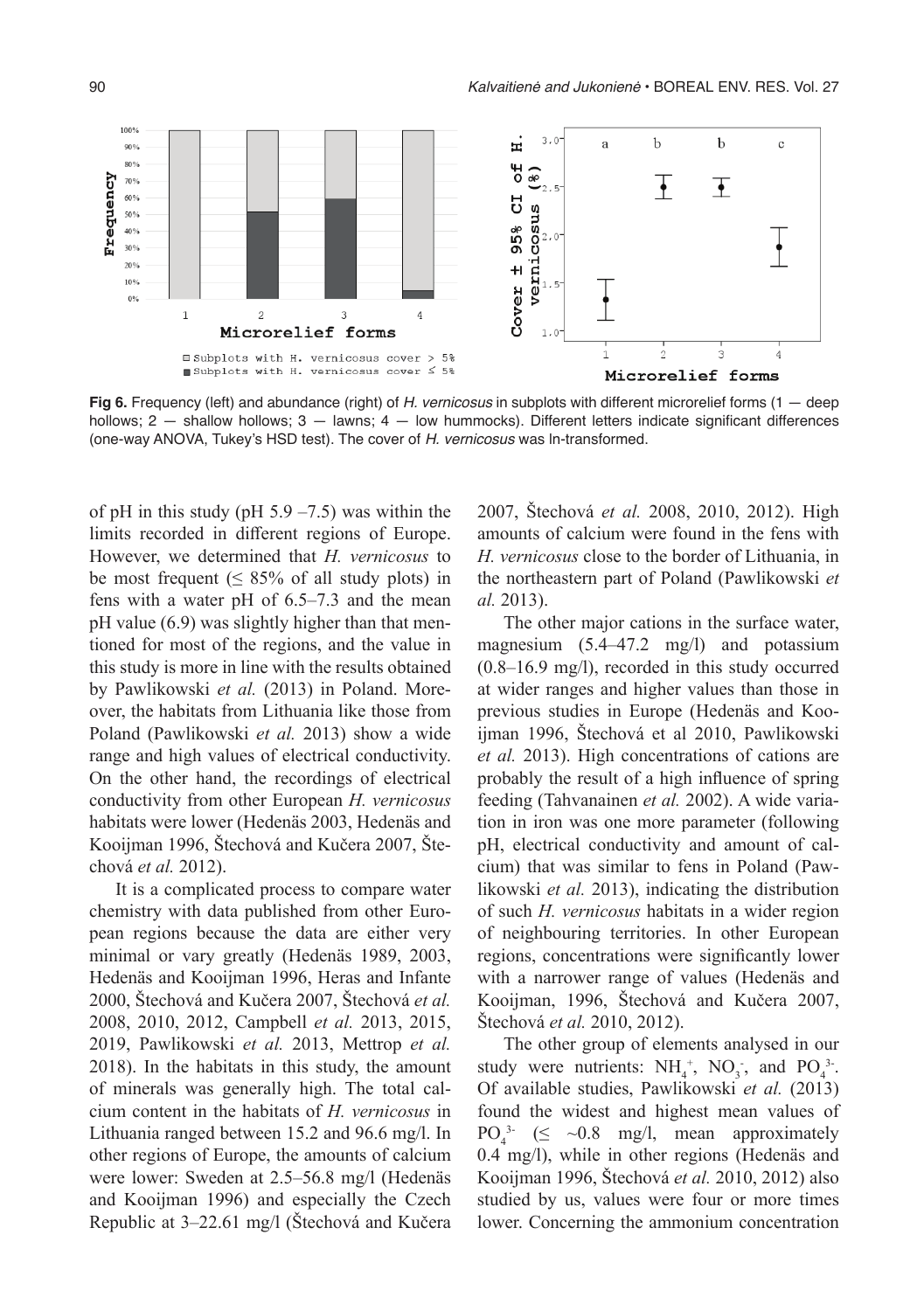our results did not show any exceptional values compared with those obtained by Hedenäs and Kooijman (1996), Štechová and Kučera (2007), Štechová *et al.* (2012), Campbell *et al.* (2013, 2015, 2019) and Pawlikowski *et al.* (2013). Investigations of nitrate content in habitats of *H. vernicosus* have slightly wider values than those recorded in the studies mentioned above.

A wide variation in surface water chemistry allowed us to distinguish three groups of *H. vernicosus* habitats that differ significantly in values according to various environmental parameters. We focused on differences in ecological factors through the ecological groups to investigate their impact on the distribution and abundance of *H*. *vernicosus* in the region. The hypothesis (see Introduction, hypothesis 1) concerning calcium amount was partially confirmed. Our results showed a high abundance of *H. vernicosus* in the habitats with the lowest amount of calcium. At the same time, the species occurs no less abundantly in habitats with the highest amount of  $Ca<sup>2+</sup>$ . On the other hand, the most frequent habitats of *H. vernicosus* are in the fens with moderate values of calcium. The ecological group with a high content of calcium is also characterised by a high concentration of magnesium, which, as was mentioned above, shows the influence of springs. We cannot confirm the relationship between the abundance of *H. vernicosus* and the amount of phosphorus, as stated by Pawlikowski *et al.* (2013) and Mettrop *et al.* (2018) (see Introduction, hypothesis 2). Our results are in accordance with those of Štechová *et al.* (2012), who showed no differences in the abundance of *H. vernicosus* in habitats with different amounts of phosphorus.

There are few data on the influence of iron on the abundance of *H. vernicosus,* and the available data are contrasting (Hedenäs and Kooijman, 1996, Štechová and Kučera 2007, Štechová *et al.* 2012). Although our data indicate that *H. vernicosus* occurs in areas with wide ranges of iron values, the effect of iron amount on species abundance was not ascertained, which agrees with the results of Štechová and Kučera (2007), although these authors obtained the species in habitats with a narrower range of amounts of iron.

Many studies indicate that a poor-rich gradient in water chemistry is an important factor that determines the composition of fen vegetation (Wheeler and Proctor 2000, Økland *et al.* 2001, Kooijman and Hedenäs 2009), meanwhile some have emphasised hydrological conditions as the most important factor for vegetation and even habitat biogeochemistry (Bragazza *et al.* 2005, Jabłońska *et al.* 2011, Cusell *et al.* 2013, Pawlikowski *et al.* 2013, Kooijman *et al.* 2020). To date, only a few detailed studies analysing the influence of water level on habitat biogeochemistry variation and the distribution of *H. vernicosus* have been conducted (Cussel *et al.* 2013, Mettrop *et al.* 2018). We did not perform direct water level measurements, but the impact of this factor on the distribution and abundance of *H. vernicosus* was evaluated indirectly by analysing its distribution in fens of various topography types and in microhabitats (subplot level). Lawns with negligible microtopography and surface water prevail among *H. vernicosus* habitats. This result was also supported by the distribution of *H. vernicosus* in various microhabitats, showing that this species most frequently and abundantly occurs in lawns. Cussel *et al.* (2013) found that under conditions of low water levels, the photosynthetic power of *H. vernicosus* decreases. *Hamatoculis vernicosus* was also often recorded in hummocky areas with depressions; the analyses of microhabitats show that suitable habitats for the species mostly provide lawns and shallow hollows. According to Štechová and Kučera (2007), this fen species does not develop submersed forms, so despite the preference for wet microsites, it does not occupy completely inundated microhabitats. This explains why we find the species growing in fen areas with prevailing pools very rarely. The occurrence of the species on hummocks is determined by essential changes in habitat characteristics — the higher hummocks are, the more bryophytes are distant or isolated from mineral fen water due to the specific physical and chemical characteristics (Hájkova *et al.* 2004, Udd *et al.* 2015).

#### **Vegetation in the habitats of** *H. vernicosus*

The most exhaustive data on vegetation in *H. vernicosus* habitats have been provided to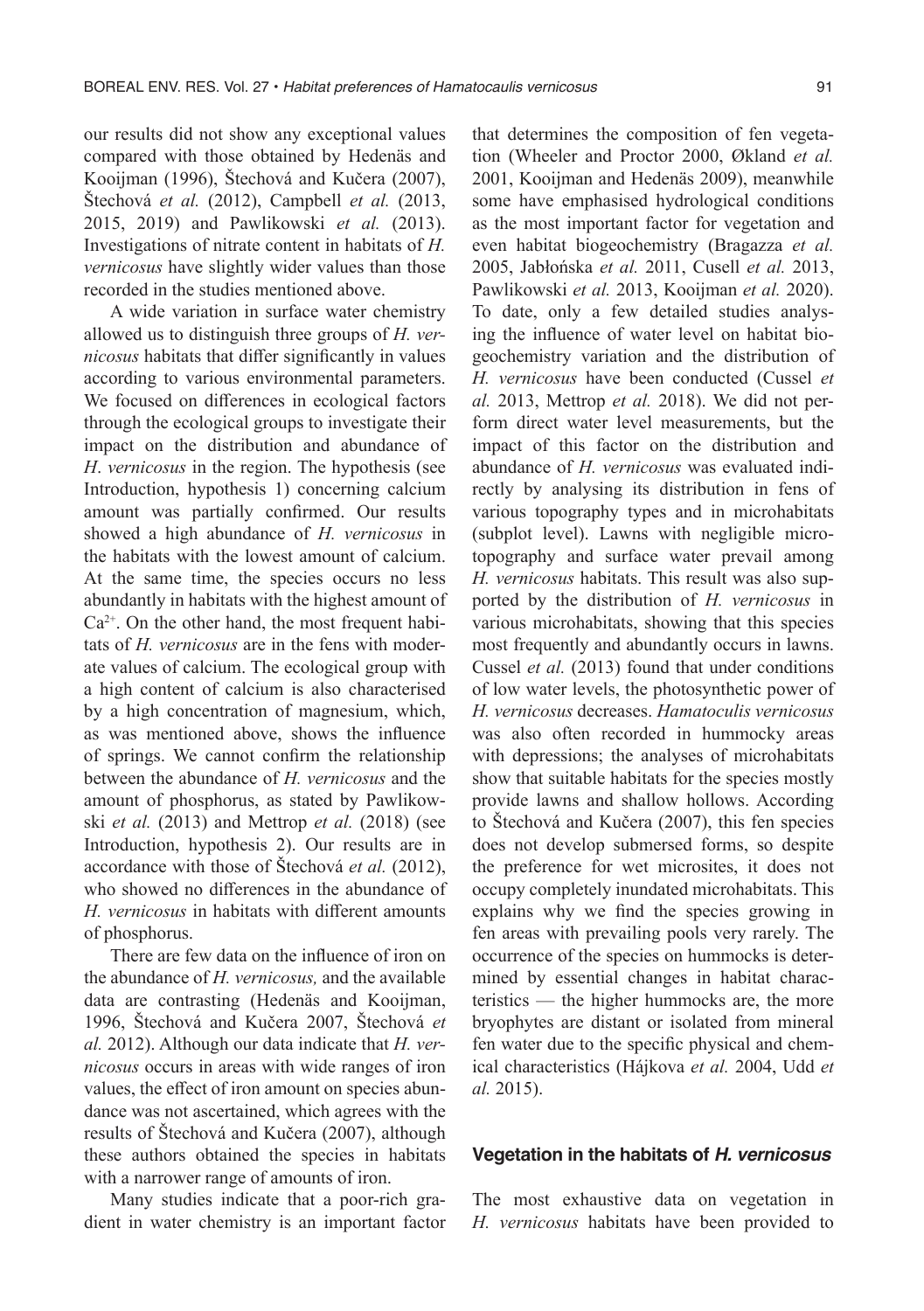date from Central Europe (Navrátilová *et al.* 2006, Štechová and Kučera 2007, Štechová *et al.* 2008, 2012); thus, the data in this study are primarily compared with that data. The vascular plant species most associated *H. vernicosus* habitat in Central European and Lithuanian fens are the specialists of waterlogged mires *Carex diandra, Menyanthes trifoliata* and *Equisetum fluviatile*. We find the positive interrelationship between the abundance of *H. vernicosus* and the most frequent *Carex diandra* at the microhabitat scale, showing that they can grow together under the same ecological conditions without competing with each other. Otherwise, the most negative interrelationship occurs with *Menyanthes trifoliata*. This confirms the results of Štechová *et al.* (2012) that *H. vernicosus* thrives best in habitats with sparse herbs and abundant brown moss cover.

Our vegetation survey shows that *Carex rostrata*  (species of waterlogged mires), the calcicolous species *Epipactis palustris* and the spring species *Cardamine pratensis* and *Epilobium palustre,*  indicating considerable water movement among the habitats (Koczur and Nicia 2013), are no less associated with the habitat of *H. vernicosus* than the species mentioned above. In terms of bryophyte cover, the *Calliergonella cuspidata* and *Ptychostomum pseudotriquetrum* co-occurred the most with *H. vernicosus* in both regions*.*  However, *Campylium stellatum,* which is highly associated with the habitats of *H. vernicosus* in Central Europe, was recorded in only 15% of the plots in this study. Instead, *Marchantia polymorpha* was one of the most frequent species. Notably, this hepatic is also not mentioned among the most associated bryophytes with *H. vernicosus* in Europe (Hodgetts *et al.* 2019a).

However, a different species composition from that in both from Central Europe and Lithuania was observed in the habitats of *H. vernicosus* from Ireland (Campbell *et al.* 2013, 2015, 2019), the territory, which, based on Roekaerts (2002), is attributed to the Atlantic biogeographical region. The vascular plants most associated with *H. vernicosus* in this region are *Agrostis stolonifera*, *Carex echinata*, *C. panicea*, *Juncus acutiflorus* and *Ranunculus flammula*. However, only *Agrostis stolonifera* relatively frequently occurs in *H. vernicosus* habitats in Lithuania. In terms of bryophyte cover, in addition to *Calliergonella cuspidata* and *Ptychostomum pseudotriquetrum*, *Sarmentypnum exannulatum*, which, according to Štechová *et al.* (2008), prefers slightly acidic conditions, relatively frequently occurs in the fens of Ireland. Whereas *H. vernicosus* and *S*. *exannulatum* are separated along a pH gradient in the boreal region (Hedenäs and Kooijman 1996).

Regional differences in the species composition of habitats lead to differences in plant communities. In Lithuania, the most rarely presented in *H. vernicosus* habitats are plant communities with a high fidelity of the bryophytes S*corpidium cossonii* and *Campylium stellatumu* as well as *Carex lepidocarpa* (group Ia). In addition, important components of this group are calcium-tolerant sphagnum species (*Sphagnum teres* and *S. warnstorfii*) and boreal sedges *(Carex limosa*, *C. lasiocarpa* and *Trichophorum alpinum*) occurring within a wide range of base richness (Diersen 1996)*.* It seems likely that such rich fens in Lithuania, following Peterka *et al.* (2017), are attributable to the *Sphagno warnstorfii-Tomentypnion nitentis* (Dahl 1956) alliance, in which *H. vernicosus* is distributed in Central Europe (Hájek *et al.* 2006, 2021). The plots of this clearly differentiated vegetation group accounted for less than 10% of all studied plots. Assessing the rarity of such communities, our results are in accordance with those from Northern Europe (Hedenäs 1989) stating that *H. vernicosus* grows with *Scorpidium cossonni* very rarely. Moreover, in such rare cases, its abundance is lower than that of other plant communities.

Indicator species of the most frequent plant communities, occurring in a wide range of ecological conditions, are the bryophytes *Marchantia polymorpha* and *Plagiomnium ellipticum* and the herbaceous species *Cardamine pratensis*, *Myosotis scorpioides* and *Rumex acetosa*, which are not among those indicated for the habitats of *H. vernicosus* in Central Europe. At the same time, fen communities with similar species composition were described in Poland (Pawlikowski *et al.* 2013). Following diagnostic species noted in Peterka *et al.* (2017), such communities can be assigned to *Saxifrago-Tomentypnion*, which are scattered across the northeastern European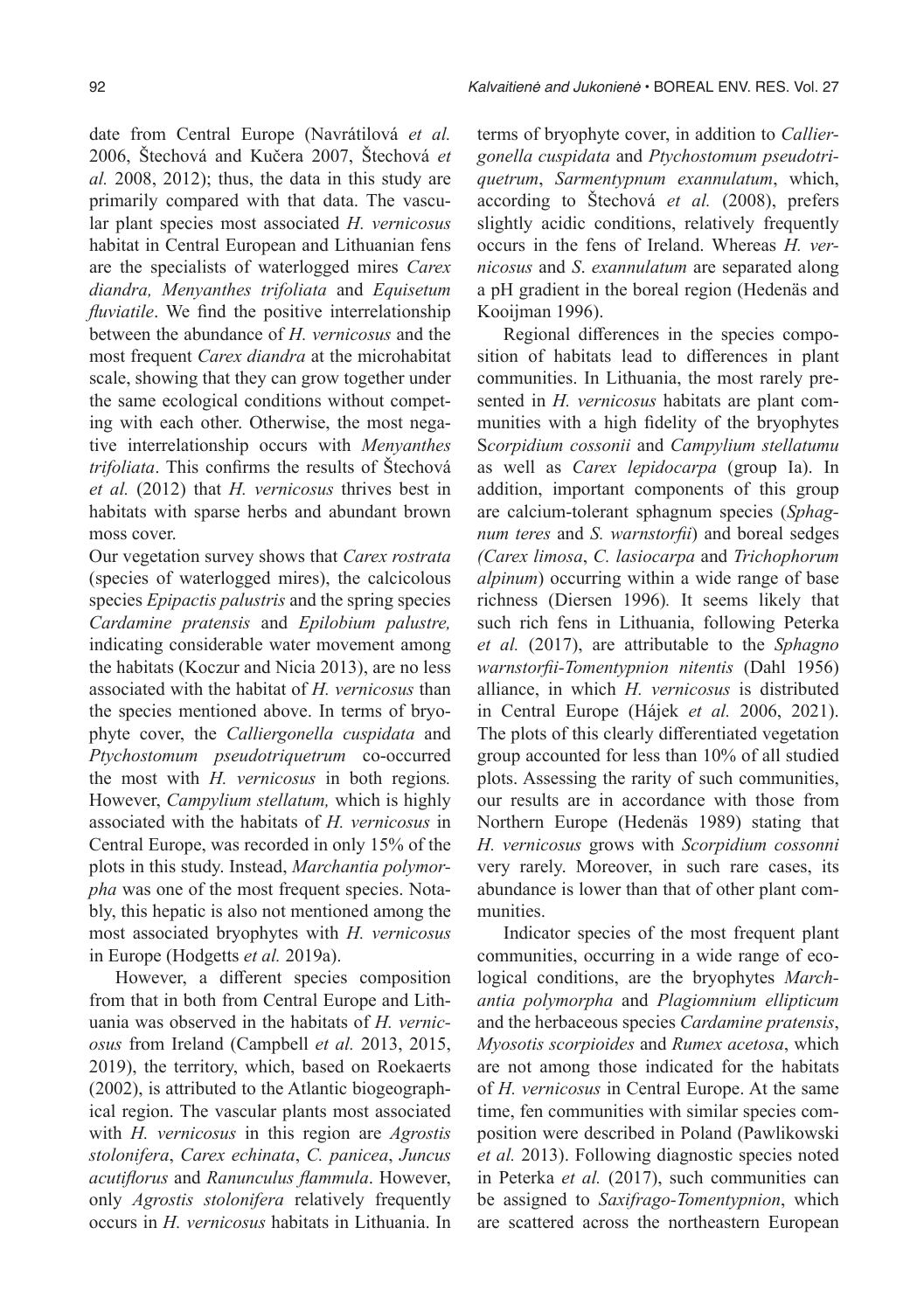lowlands, so they are not known in Central Europe. We found that the communities with species characteristic to *Saxifrago-Tomentypnion* were distributed in habitats with a wide range of calcium concentrations; in addition to habitats that are calcium rich, which correspond to Peterka *et al.* (2017), we found them to be distributed in calcium-poor fens. May be part of the communities, described by us, can be assigned to *Caricion fuscae alliance* of calcium-poor fens*,* also characterised by frequent fen species *Carex diandra* and *Menyanthes trifoliata*  (Peterka *et al.* 2017)*.* Taking into consideration the low amounts of phosphorus in all habitats in this study, we cannot confirm the statements of Pawlikowski *et al.* (2013) and Peterka *et al.* (2017) that namely these communities show better phosphorus availability than that of other communities.

It seems likely that a specific microtopography — the presence of permanently waterlogged depressions is the main driver of the group, the indicators of which are species of very wet habitats *Calliergon giganteum* and *Comarum palustre*. Here, we found tree and shrub species and bryophyte *Plagiomnium elatum* settling on drier sites. In addition to species characterising specific topography, this group combines species from the two other vegetation groups.

#### **Conclusions**

In comparison to that in other specific regions of Europe, *H. vernicosus* in Lithuania, at the junctions of continental and boreal biogeographical regions, occurs under a wide range of habitat conditions that, according to water parameters, contains broader range and higher amounts of minerals. Topography with a specific hydrological regime that ensures lawns with surface water and shallow hollows is of high importance throughout fens covering a wide range of water parameters. The prevailing plant communities in habitats with *H. vernicosus* in terms of species composition can be assigned to *Saxifrago-Tomentypnion* distributed in the lowlands of the boreal region of northeastern Europe). In *Sphagno warnstorfii-Tomentypnion nitentis* communities, characteristic of the *H. vernicosus* habitats in Central Europe (continental region), in Lithuania, *H. vernicosus* occurs very rarely and not abundantly. It has to be noted that *H. vernicosus* likely consists of two separate lineages (clade 1, clade 2), and ecological behaviour may differ between these two lineages, distinguished by molecular analysis. Future research in Lithuania and adjacent regions needs to assess distribution of these two lineages and ascertain habitat preferences of them.

The comparison of environmental variables and plant species diversity in the habitats of different regions of Europe provides evidence that although *H. vernicosus* is protected at the European level, suitable conservation measures that consider the particular features of the regional habitats should be applied to ensure favourable conditions.

*Acknowledgements*: We are grateful to Zofija Sinkevičienė, Dalytė Matulevičiūtė, Zigmantas Gudžinskas and Lukas Petrulaitis for the identification of vascular plant species. We want to thank Domas Uogintas for the help in map preparation, also Birutė Paršonytė and Viktoras Subka for their kind assistance during fieldwork. This research was financed by Environmental Protection Agency, Lithuania (agreement no. 28TP-2014-90-ES) and support programme of the Nature Research Centre for PhD students.

## **References**

- Belland R.J. & Vitt D.H. 1995. Bryophyte vegetation patterns along environmental gradients in continental bogs. *Écoscience* 2(4): 395–407.
- Bragazza L., Rydin H. & Gerdol R. 2005. Multiple gradients in mire vegetation: a comparison of a Swedish and an Italian bog. Plant Ecology 177(2): 223–236.
- Braun-Blanquet J. 1964. Pflanzensoziologie. Grundzüge der Vegetationskunde. Springer, Wien.
- Bukantis A. (ed.), Gulbinas Z., Kazakevičius S., Kilkus K., Mikelinskienė A., Morkūnaitė R., Rimkus E., Samuila M., Stankūnavičius G., Valiuškevičius G., Žaromskis R. 2001. Klimato svyravimų poveikis fiziniams geografiniams procesams Lietuvoje. Geografijos institutas, Vilniaus universitetas, Vilnius.
- Campbell C., Hodd R. & O'Neill F. 2019. The monitoring and assessment of *Hamatocaulis vernicosus* (Slender Green Feather-moss) in the Republic of Ireland 2015– 2017. Irish Wildlife Manuals, No. 110. National Parks and Wildlife Service, Dublin.
- Campbell C., Hodgetts N. & Lockhart N. 2013. *Hamatocaulis vernicosus* (Mitt.) Hedenäs (Slender Green feather-moss) in the Republic of Ireland. Article 17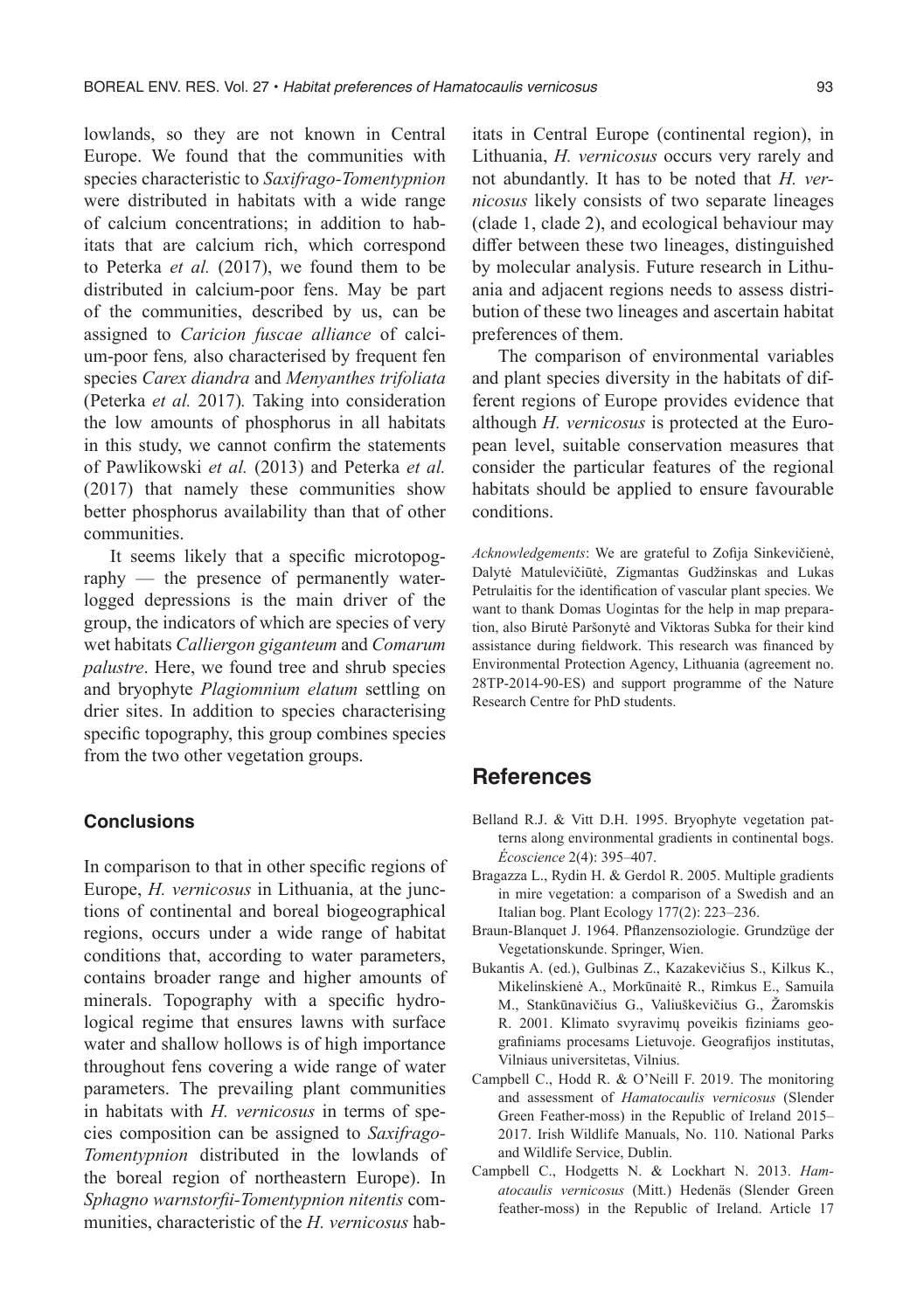Report Backing Document. National Parks and Wildlife Service, Dublin.

- Campbell C., Hodgetts N. & Lockhart N. 2015. Monitoring methods for *Hamatocaulis vernicosus* Mitt. Hedenäs (Slender Green feather-moss) in the Republic of Ireland. Irish Wildlife Manuals, No. 91. National Parks and Wildlife Service, Dublin.
- Council of Europe (ed.). 1979. Convention on the conservation of European wildlife and natural habitats. Appendix I. European Treaty Series 104.
- Cusell C., Lamers L.P.M., van Wirdum G. & Kooijman A.M. 2013. Impacts of water level fluctuation on mesotrophic rich fens: acidification versus eutrophication. *Journal of Applied Ecology* 50: 998–1009.
- Cusell C., Mettrop I.S., Loon E.E.van., Lamers L.P.M., M. Vorenhout. & Kooijman A.M. 2015. Impacts of short-term droughts and inundations in species-rich fens during summer and winter: Large-scale field manipulation experiments. *Ecological Engineering* 77: 127–138.

Dierssen K. 1996. Vegetation Nordeuropas. Ulmer, Stuttgart.

- Dítě D., Hájek M. & Hájková P. 2007. Formal definitions of Slovakian mire plant associations and their application in regional research. *Biologia* 62: 400–408. Available at: https://eunis.eea.europa.eu/species/14002.
- European Commission. 1992. Council Directive 92/43/EEC of 21 May 1992 on the conservation of natural habitats and of wild fauna and flora. *Official Journal of the European Union* 206: 7–50.
- Gamtos tyrimų centras. 2015. EB svarbos natūralių buveinių palankios apsaugos būklės kriterijų nustatymas ir monitoringo sistemos metodinių pagrindų sukūrimas. Ataskaita I dalis. Vilnius, available at: https://am.lrv. lt/uploads/am/documents/files/saugom\_teritorijos\_ kra%C5%A1tov/natura\_2000/EB\_buveiniu\_inventorizavimo\_duomenu\_analize\_palankios\_bukles\_kriteriju\_ nustatymas\_ataskaita\_I%20dalis%20Final.pdf.
- Hájek M., Hájková P. & Apostolova I. 2008. New plant associations from Bulgarian mires. *Phytologia Balcanica* 14: 377–399.
- Hájek M., Hájková P., Apostolova I., Sapotlieva D., Goia I & Dítě D. 2021. The vegetation of rich fens (Sphagno warnstorfii-Tomentypniom nitentis) at the southeastern margins of their European range. *Vegetation classification and survey* 2: 177—190.
- Hájkova P. & Hájek M. 2004. Bryophyte and vascular plants responses to base-richness and water level gradients in Western Carpathian *Sphagnum*-rich mires. *Folia Geobotanica* 39(4): 335–351.
- Hammer Ø., Harper D.A.T. & Ryan P.D. 2001. PAST: Paleontological Statistics Software Package for Education and Data Analysis. *Palaeontologia Electronica* 4(1): 9.
- Hedenäs L. 1989. The genera *Scorpidium* and *Hamatocaulis* gen. nov. in northern Europe. *Lindbergia* 15: 8–36.
- Hedenäs, L. 2003. The European species of the *Calliergon*-*Scorpidium*-*Drepanocladus* complex, including some related or similar species. *Meylania* 28: 1–116.
- Hedenäs L. 2018. Conservation status of the two cryptic species of *Hamatocaulis vernicosus* (Bryophyta) in Sweden. *Journal of Bryology*: 40: 307–315.

Hedenäs L & Eldenäs P. 2007. Cryptic speciation, habitat dif-

ferentiation, and geography in *Hamatocaulis vernicosus*  (Calliergonaceae, Bryophyta). *Plant Systematics and Evolution*. 268: 131–145.

- Hedenäs L. & Kooijman A.M. 1996. Phylogeny and habitat adaptations within a monophyletic group of wetland moss genera (Amblystegiaceae). *Plant Systematics and Evolution* 199: 33–52.
- Heras P. & Infante M. 2000. On the presence of *Hamatocaulis vernicosus* (Mitt.) Hedenäs (Amblystegiaceae) in Spain. *Journal of Bryology* 22(4): 297–298.
- Heras P. & Infante M. 2012. *Hamatocaulis vernicosus* (Mitt.) Hedenäs. In: Garilleti R. & Albertos B. (eds). Atlas de los briófitos amenazados de España. Universitat de València, Valencia.
- Hill M.O. 1979. TWINSPAN: a FORTRAN program for arranging multivariate data in an ordered two-way table by the classification of the individuals and attributes. Ecology and Systematics, Cornell University, Ithaca, New York.
- Hill M.O., Preston C.D. & Smith A.J.E. (eds). 1994. Atlas of the bryophytes of Britain and Ireland. Volume 3, Mosses (Diplolepideae). Harley Books, Colchester.
- Hodgetts N., Blockeel T., Konstantinova N., Lönnell N., Papp B., Schnyder N., Schröck C., Sergio C. & Untereiner A. 2019a. *Hamatocaulis vernicosus*. *The IUCN Red List of Threatened Species* 2019: eT86484012A87793257, available at: https://www. iucnredlist.org/species/86484012/87793257.
- Hodgetts N. & Lockhart N. 2020. Checklist and country status of European bryophytes – update 2020. *Irish Wildlife Manuals*, no. 123. National Parks and Wildlife Service, Department of Culture, Heritage and the Gaeltacht, Ireland.
- Hodgetts N.G., Cálix M., Englefield E., Fettes N., García Criado M., Patin L., Nieto A., Bergamini A., Bisang I., Baisheva E., Campisi P., Cogoni A., Hallingbäck T.,Konstantinova N., Lockhart N., Sabovljevic M., Schnyder N., Schröck C., Sérgio C., Sim Sim M., Vrba J., Ferreira C.C., Afonina O., Blockeel T., Blom H., Caspari S., Gabriel R., Garcia C., Garilleti R., González Mancebo J., Goldberg I., Hedenäs L., Holyoak D., Hugonnot V., Huttunen S., Ignatov M., Ignatova E., Infante M., Juutinen R., Kiebacher T., Köckinger H., Kučera J., Lönnell N., Lüth M., Martins A., Maslovsky O., Papp B., Porley R., Rothero G., Söderström L., Ştefǎnuţ S., Syrjänen K., Untereiner A., Váňa J., Vanderpoorten A., Vellak K., Aleffi M., Bates J., Bell N., Brugués M., Cronberg N., Denyer J., Duckett J., During H.J., Enroth J., Fedosov V., Flatberg K.-I., Ganeva A., Gorski P., Gunnarsson U., Hassel K., Hespanhol H., Hill M., Hodd R., Hylander K., Ingerpuu N., Laaka-Lindberg S., Lara F., Mazimpaka V., Mežaka A., Müller F., Orgaz J.D., Patiño J., Pilkington S., Puche F., Ros R.M., Rumsey F., Segarra-Moragues J.G., Seneca A., Stebel A., Virtanen R., Weibull H., Wilbraham J. & Żarnowiec J. 2019b. A miniature world in decline: European Red List of Mosses, Liverworts and Hornworts. IUCN, Brussels.
- Hodgetts N.G., Söderström L., Blockeel T.L. Caspari S., Ignatov S., Ignatov M.S., Konstantinova N.A., Lockhart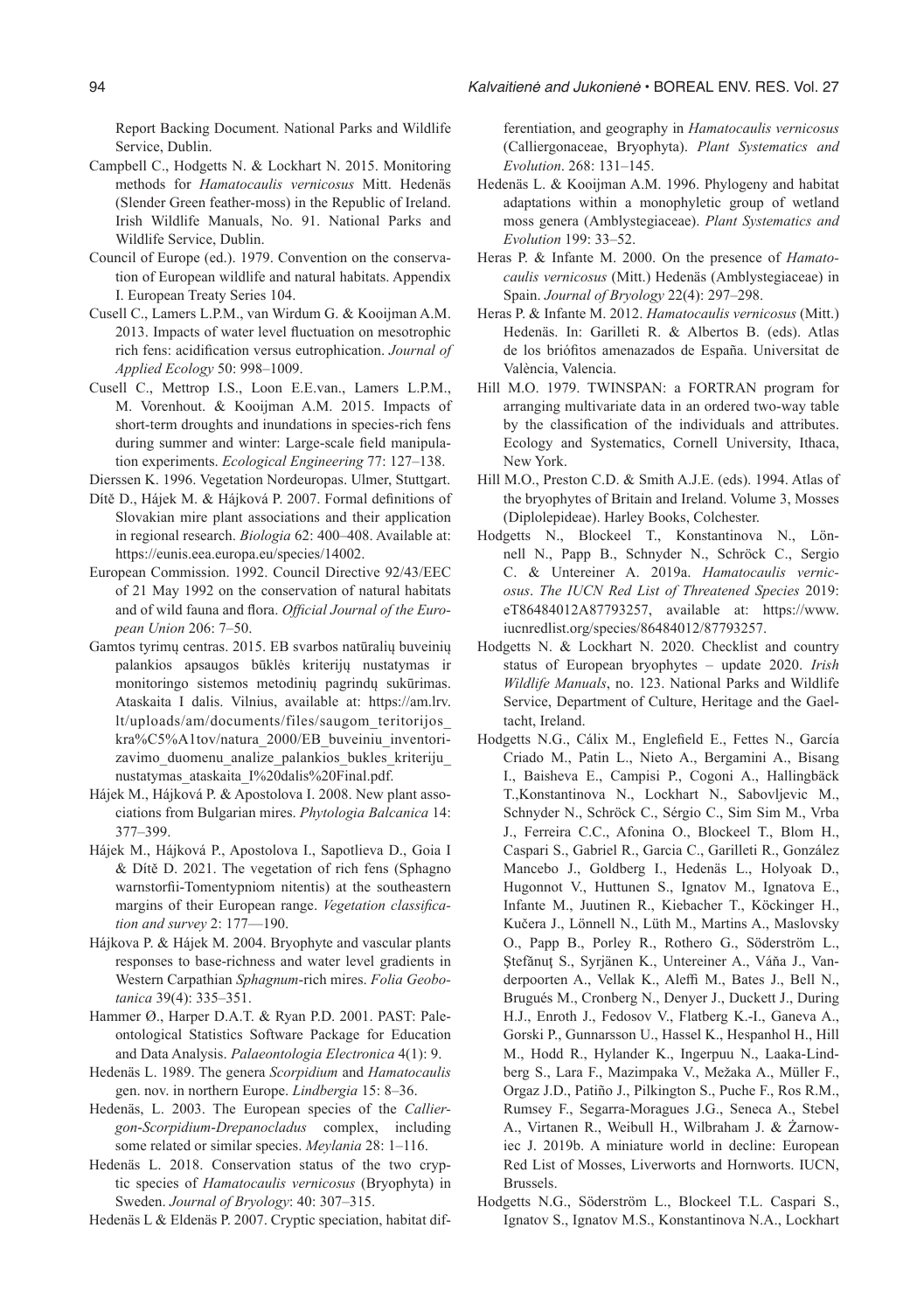N., Papp B., Schrӧck C., Sim-Sim M., Bell D., Blom H., Bruggeman-Nannenga M.A., Bruges M., Garilleti J.E.R., Flatberg K.I., Hedenäs L., Holyoak D.T., Hugonnot V., Kariyawasam I., Kӧckinger H., Kučera J., Lara F., Porley R.D. 2020. An annotated checklist of bryophytes of Europe, Macaronesia and Cyprus. *Journal of Bryology* 42(1): 1–116.

- Jabłońska E., Pawlikowski P., Jarzombkowski F., Chormański J., OkruszkoT. & Kłosowski S. 2011. Importance of water level dynamics for vegetation patterns in a natural percolation mire (Rospuda fen, NE Poland). *Hydrobiologia* 674(1):105–117.
- Joosten H., Tanneberger F. & Moen, A. (eds). 2017. Mires and Peatlands of Europe: Status, Distribution and Conservation. Schweizerbart Science Publishers, Stuttgart.
- Jukonienė I. 2021. Žvilgančioji riestūnė. *Hamatocaulis vernicosus* (Mitt.) Hedenäs. In: Rašomavičius V. (ed.) Red Data Book of Lithuania. Animals, plants, fungi: 364. Lututė, Vilnius.
- Koczur A. & Nicia P. 2013. Spring fen Scheuchzerio-Caricetea nigrae in the Polish Western Carpathians –- vegetation diversity in relation to soil and feeding waters. *Acta Societatis Botanicorum Poloniae* 82(2) 117–124.
- Kooijman A.M., Cusell C., Hedenӓs L., Lamers L., Mettrop I.S. & Neijmeijer T. 2020. Re-assessment of phosphorus availability in fens with varying contents of iron and calcium*. Plant and Soil* 447: 219–239.
- Kooijman A. & Hedenäs L. 2009. Changes in nutrient availability from calcareous to acid wetland habitats with closely related brown moss species: increase instead of decrease in N and P. *Plant and Soil* 324: 267–278.

Kudaba Č. 1983. Lietuvos aukštumos. Mokslas, Vilnius.

- Lamers L.P.M., Vile M.A., Grootjans A.P., Acreman M.C., Diggelen R. Van, Evans M.G., Richardson C.J., Rochefort L., Kooijman A.M., Roelofs J.G.M., Smolders A.J.P. 2015. Ecological restoration of rich fens in Europe and North America: from trial and error to an evidence-based approach. *Biological Reviews* 90: 182–203.
- Maarel E. van der. 1980. Transformation of Cover-Abundance Values in Phytosociology and its Effects on Community Similarity. In: Maarel E. van der., Orlóci L & Pignatti S. (eds). Data-prrocessing in phytosociology. Advances in vegetation science I, vol 1. Springer, Dordrecht.
- Manukjanová A., Štechová T. & Kučera J. 2014. Drought survival test of eight fen moss species. *Cryptogamie*, *Bryologie* 35: 397–403.
- Manukjanová A., Košnar J. & Kučera J. 2020. Genetic variation in two cryptic species of the rare fen moss *Hamatocaulis vernicosus* in the Czech Republic. *Preslia*, 92: 57–72.
- Manukjanová A, Koutecký P, Štechová T & Kučera J. 2019a. Insights into the distribution patterns, habitat and morphologic differentiation of cryptic species of the moss *Hamatocaulis vernicosus* in the Czech Republic. *Herzogia* 32: 183–199.
- Manukjanová A., Štechová T. & Kučera J. 2019b. Expressed sex ratio in populations of the moss *Hamatocaulis vernicosus* (Mitt.) Hedenäs (Scorpidiaceae) in the Czech Republic with consideration of its cryptic species. *Cryp-*

*togamie, Bryologie* 40:41–58.

- Mettrop I.S., Cusell C., Kooijman A.M. & Lamers L.P.M. 2014. Nutrient and carbon dynamics in peat from rich fens and Sphagnum-fens during different gradations of drought. *Soil Biology and Biochemistry* 68: 317–328.
- Mettrop I.S., Cusell C., Kooijman A.M. & Lamers L.P.M. 2015. Short-term summer inundation as a measure to counteract acidification in rich fens. *PLoS ONE* 10(12): e0144006.
- Mettrop I.S., Neijmeijer T., Cusell C., Lamers L.P.M., Hedenäs L. & Kooijman A.M. 2018. Calcium and iron as key drivers of brown moss composition through differential effects on phosphorus availability. *Journal of Bryology* 40: 350–357.
- Navrátilová J., Navrátil J. & Hájek M. 2006. Relationships between Environmental Factors and Vegetation in Nutrient-Enriched Fens at Fishpond Margins. *Folia Geobotanica* 41(4) 353–376.
- Pawlikowski P., Abramczyk K., Szczepaniuk A. & Kozub Ł. 2013. Nitrogen: phosphorus ratio as the main ecological determinant of the differences in the species composition of brown-moss rich fens in north-eastern Poland. *Preslia* 85: 349–367.
- Peterka T., Plesková Z., Jiroušek M., Hájek M. 2014. Testing floristic and environmental differentiation of rich fens on the Bohemian Massif. *Preslia* 86: 337–366.
- Peterka T., Hájek M., Jiroušek M., Jiménez-Alfaro B., Aunina L., Bergamini A., Dítě D., Felbaba-Klushyna L., Graf U., Hájková P., Hettenbergerová E., Ivchenko T.G., Jansen F., Koroleva N.E., Lapshina E.D.E., Lazarević P.M., Moen A., Napreenko M.G., Pawlikowski P., Plesková Z., Sekulová L., Smagin V.A., Tahvanainen T., Thiele A., Biţă-Nicolae C., Biurrun I., Brisse H., ćušterevska R., De Bie E., Ewald J., Fitz-Patrick Ú., Font X., Jandt U., Kącki Z., Kuzemko A., Landucci F., Moeslund J.E., Pèrez-Haase A., Rašomavičius V., Rodwell J.S., Schaminée J.H.J., Šilc U., Stančić Z. & Chytrý M. 2017. Formalized classification of European fen vegetation at the alliance level. *Applied Vegetation Science* 20(1): 124–142.
- Povilaitis A., Taminskas J., Gulbinas Z., Linkevičienė R. & Pileckas M. 2011. Lietuvos šlapynės ir jų vandensauginė reikšmė. Apyaušris, Vilnius.
- Økland R.H., Akland T. & Rydgren K. 2001. A Scandinavian perspective on ecological gradients in north-west European mires: reply to Wheeler and Proctor. *Journal of Ecology* 89(3): 481–486.
- Roekaerts M. 2002. The biogeographical regions map of Europe. Basic principles of its creation and overview of its development. European Environment Agency, Copenhagen.
- Štechová T. & Kučera J. 2007. The requirements of the rare moss, *Hamatocaulis vernicosus* (Calliergonaceae, Musci), in the Czech Republic in relation to vegetation, water chemistry and management. *Biological Conservation* 135: 443–449.
- Štechová T., Hájek M., Hájková P. & Navrátilová J. 2008. Comparison of habitat requirements of the mosses *Hamatocaulis vernicosus*, *Scorpidium cossonii* and *Warnstorfia exannulata* in different parts of temperate Europe.